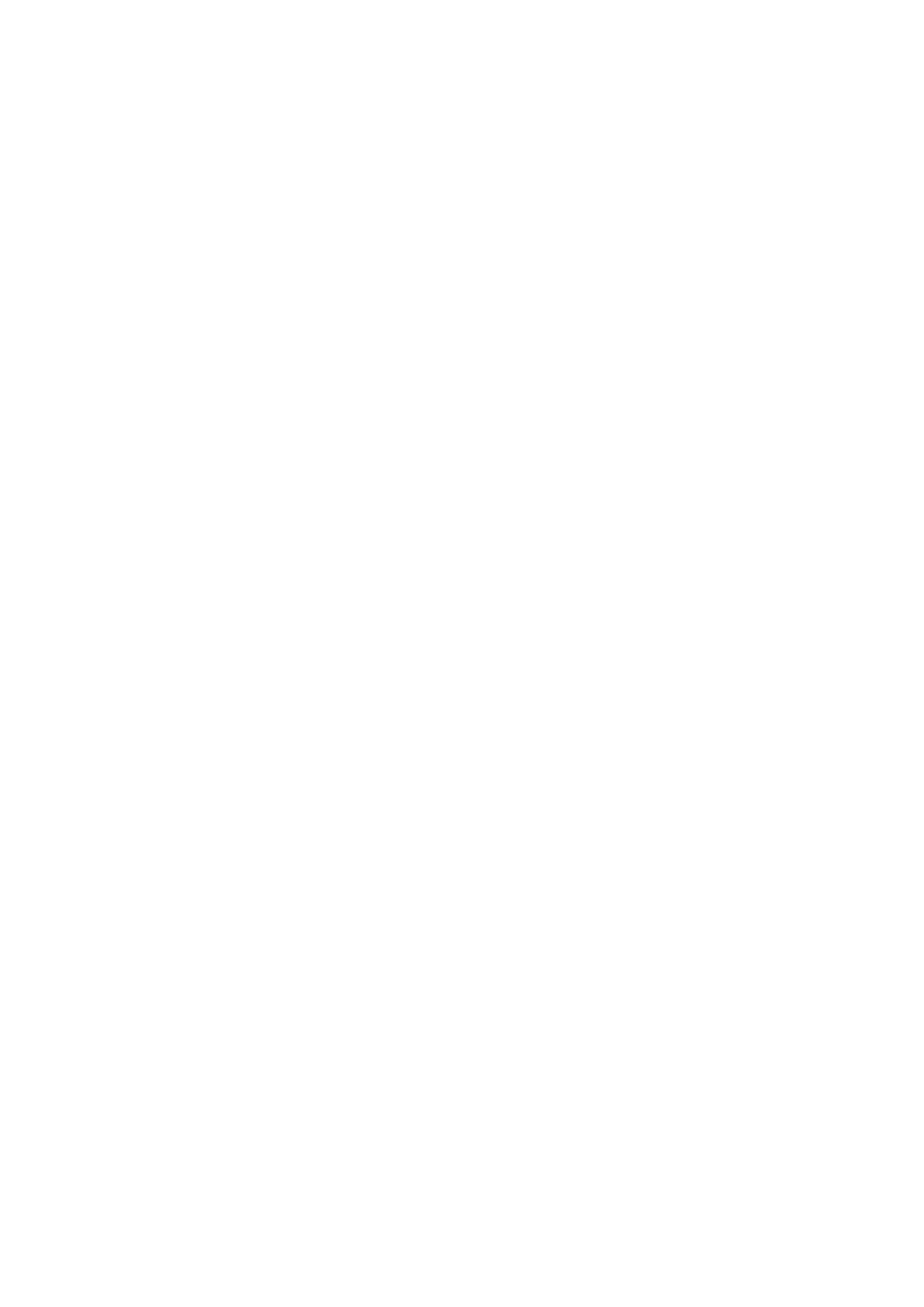# **Content**

|              |                                                                      | Health Insurance Fund's strategic objectives through 2019                                                                      | 6              |
|--------------|----------------------------------------------------------------------|--------------------------------------------------------------------------------------------------------------------------------|----------------|
|              |                                                                      | Next four years for the Estonian Health Insurance Fund - insured persons, partners,<br>health care policy and the organisation | $\overline{7}$ |
| a)           | <b>Insured persons: solidary health insurance</b>                    |                                                                                                                                | $\overline{7}$ |
|              | 1)                                                                   | Aware and involved insured person: skilful promoter of one's health                                                            | 8              |
|              | 2)                                                                   | First-rate customer service helps the insured person                                                                           | 10             |
|              | 3)                                                                   | The extent of health insurance: services package and cash benefits are<br>evidence-based and effective                         | 12             |
|              | 4)                                                                   | Availability of health care services ensures satisfaction                                                                      | 16             |
| b)           | Health Insurance Fund's partners: strategic purchasing and contracts |                                                                                                                                | 20             |
|              | 1)                                                                   | EHIF's partners provide insured persons with necessary assistance                                                              | 20             |
|              | 2)                                                                   | Development of pricing and payment methods for services                                                                        | 23             |
|              | 3)                                                                   | Checks and regular feedback on obligations assumed under contracts                                                             | 25             |
| $\mathsf{c}$ | Promotion of the health care system: choices and opportunities       |                                                                                                                                | 27             |
|              | 1)                                                                   | Quality is the most important priority for assessing services                                                                  | 27             |
|              | 2)                                                                   | Information technology infrastructure helps to solve many problems                                                             | 29             |
|              | 3)                                                                   | Continued development of the health care policy is important also for the<br>Health Insurance Fund                             | 30             |
|              | 4)                                                                   | All stand to gain from international cooperation                                                                               | 31             |
| $\mathbf{d}$ | Sustainable development of the organisation                          |                                                                                                                                | 32             |
|              | 1)                                                                   | Health Insurance Fund's employees are competent and development-oriented                                                       | 33             |
|              | 2)                                                                   | Business continuity and compliance assessment help to preserve a sense<br>of security                                          | 34             |
|              | 3)                                                                   | The financial strength of the Health Insurance Fund is the prerequisite<br>for the sustainability of health insurance          | 35             |
|              | 4)                                                                   | Organisation of work at the Health Insurance Fund contributes to the<br>streamlining of processes                              | 36             |
|              | <b>Strategy map</b>                                                  |                                                                                                                                |                |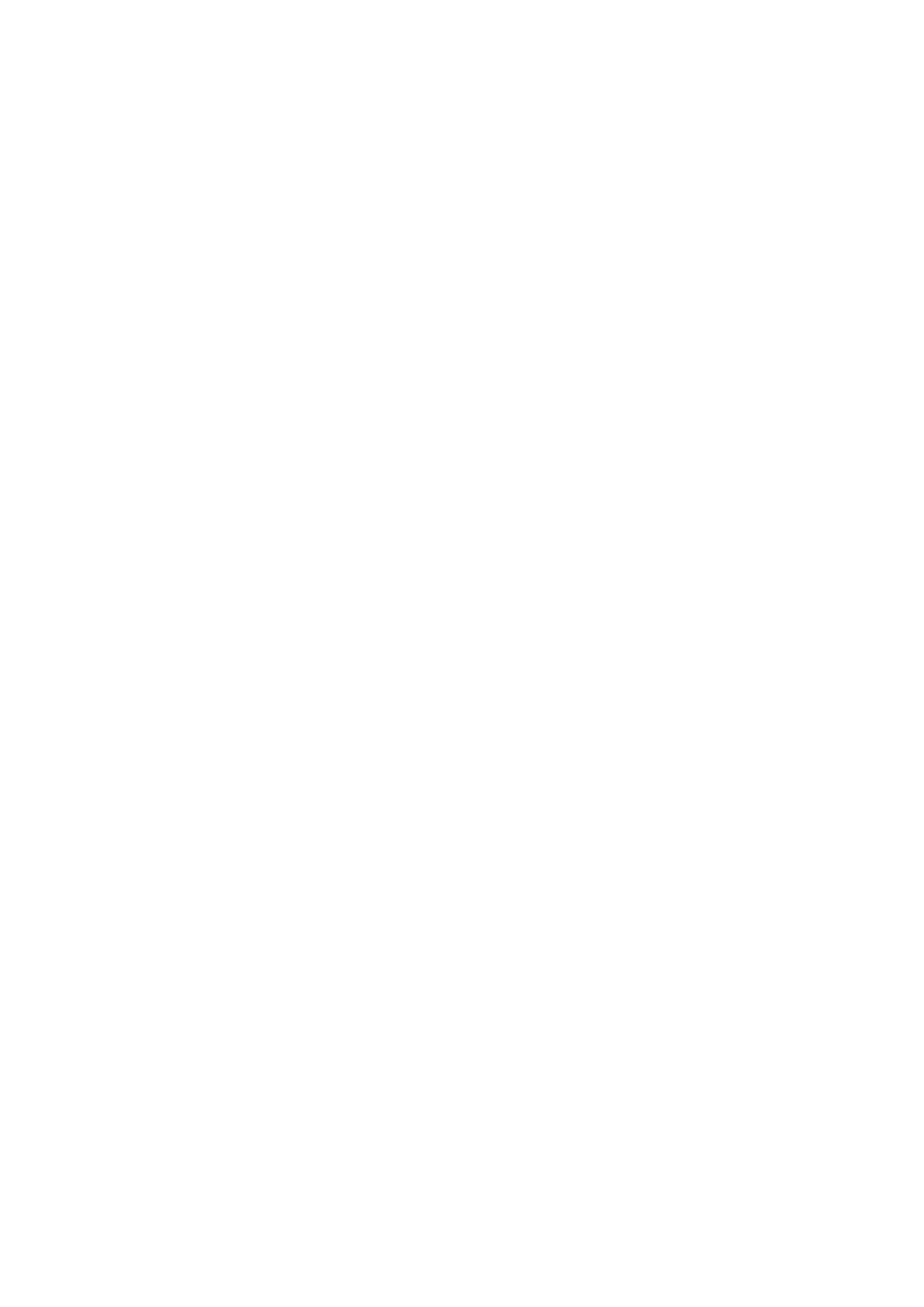# **Introduction**

The Estonian Health Insurance Fund (hereinafter: EHIF or Health Insurance Fund) is a legal person in public law established by law for the organisation of health insurance. The objective for the activities of the Health Insurance Fund is to provide insured persons with health insurance benefits in accordance with the health insurance Act and other legislation within the bounds of the funds allocated under the health insurance budget.

Estonia's health insurance system adheres to the internationally accepted main objectives:

- (a) **maximum coverage of the population with the health insurance system;**
- (b) **maximum extent of health insurance** that is, the extent of health care services included in the services package covered by insurances;
- (c) **depth of health insurance** that is, optimum cost-sharing by the insured person with respect to the necessary cost of treatment.

**The mission of the Estonian Health Insurance Fund** is to organise health insurance in a manner that ensures the equal treatment of insured persons and the timely availability of quality cost-effective health care services, medical equipment, drugs and cash benefits to meet their needs.

The objective for good health insurance is to protect the population against the risk of poverty in the event of falling ill and by simultaneously empowering insured persons to take care of their health. Identification and prevention of risk factors for disease, early detection of a medical condition, timely evidence-based treatment, and control of chronic disease to avoid complications have to be ensured. It is important to preserve for the patient the best possible quality of life also when the treatment options are primarily palliative. Development of health insurance should mainly focus on the comprehensiveness and availability of the health insurance package (including drugs and medical equipment) and on the quality of health care services. The Health Insurance Fund pays especially close attention to the areas of public health where Estonia lags behind the OECD or European Union averages, significantly reducing life expectancy and years of employment. In this respect, the area of health insurance includes in particular options for the prevention, early detection and effective control of cardiovascular disease and complications thereof as well as malignant tumours.

Development of the Estonian health system has emphasised effectiveness with the aim of improving the health indicators of the population, developing the quality of the health care system and ensuring the optimum utilisation of health insurance funds as the life expectancy of the Estonian population grows robustly. The satisfaction of the insured person and the strong financial position of the Estonian Health Insurance Fund are important.

**To achieve its objectives and accomplish its mission, the Estonian Health Insurance Fund prepares a four-year development plan,** which is reviewed and supplemented annually. The development plan sets the directions for the development of the Health Insurance Fund for four years, based on international guidance documents (including the AIM1 agreement), the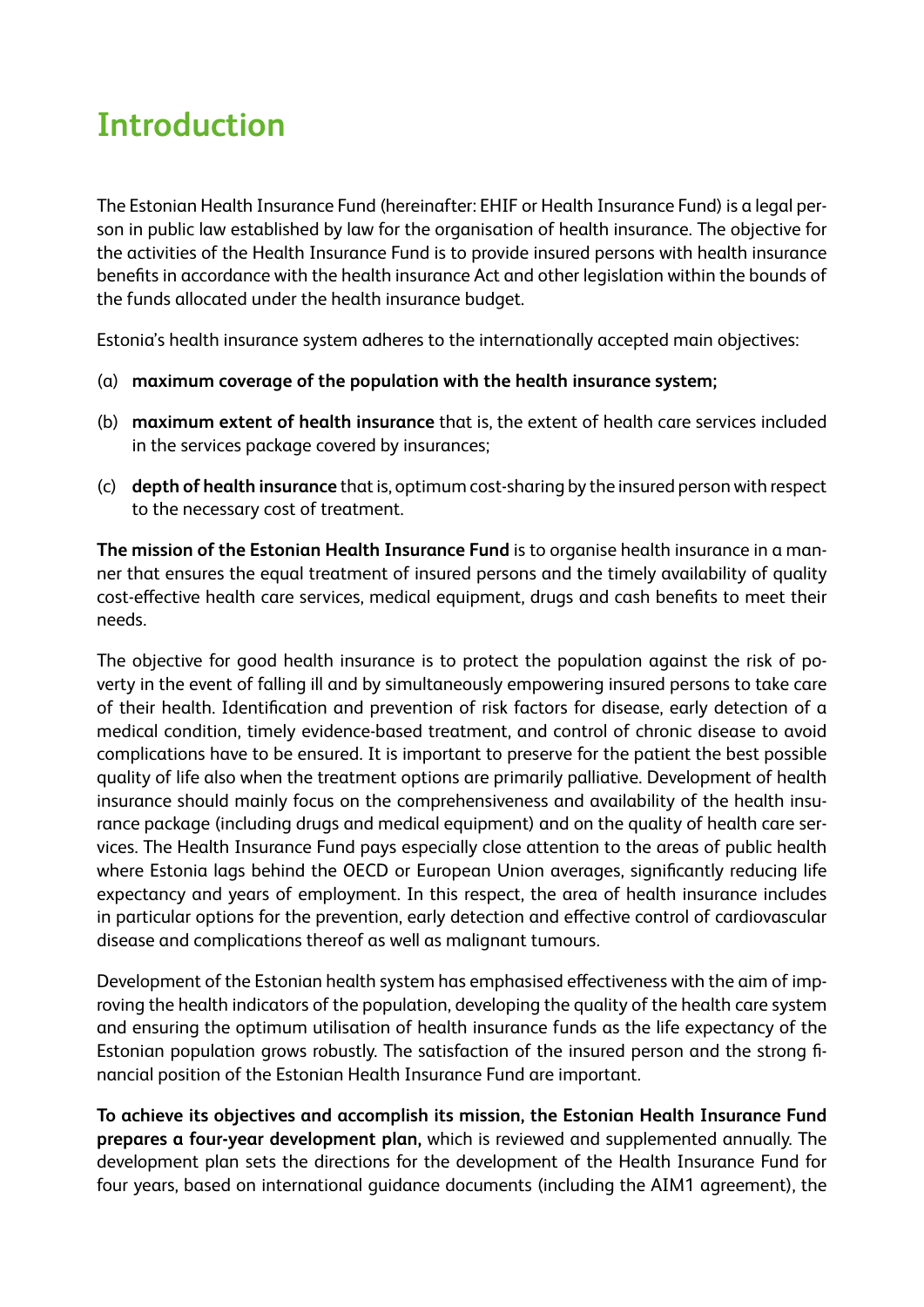country's health care policy, legislation, National Health Plan 2009 – 2020 and other strategy and development documents related to health care. The impact of the expansion of options provided under health insurance on the health indicators for the population is also being assessed as part of the progress report for the National Health Plan 2009–2020.

# **Health Insurance Fund's strategic objectives through 2019**

- 1. Ensuring the availability of health insurance benefits by making expedient use of health insurance funds.
- 2. Supporting the high quality of health care services provided in the health care system.
- 3. Shaping people's health awareness and guiding their health behaviour.
- 4. Development of an organisation that provides first-rate health insurance.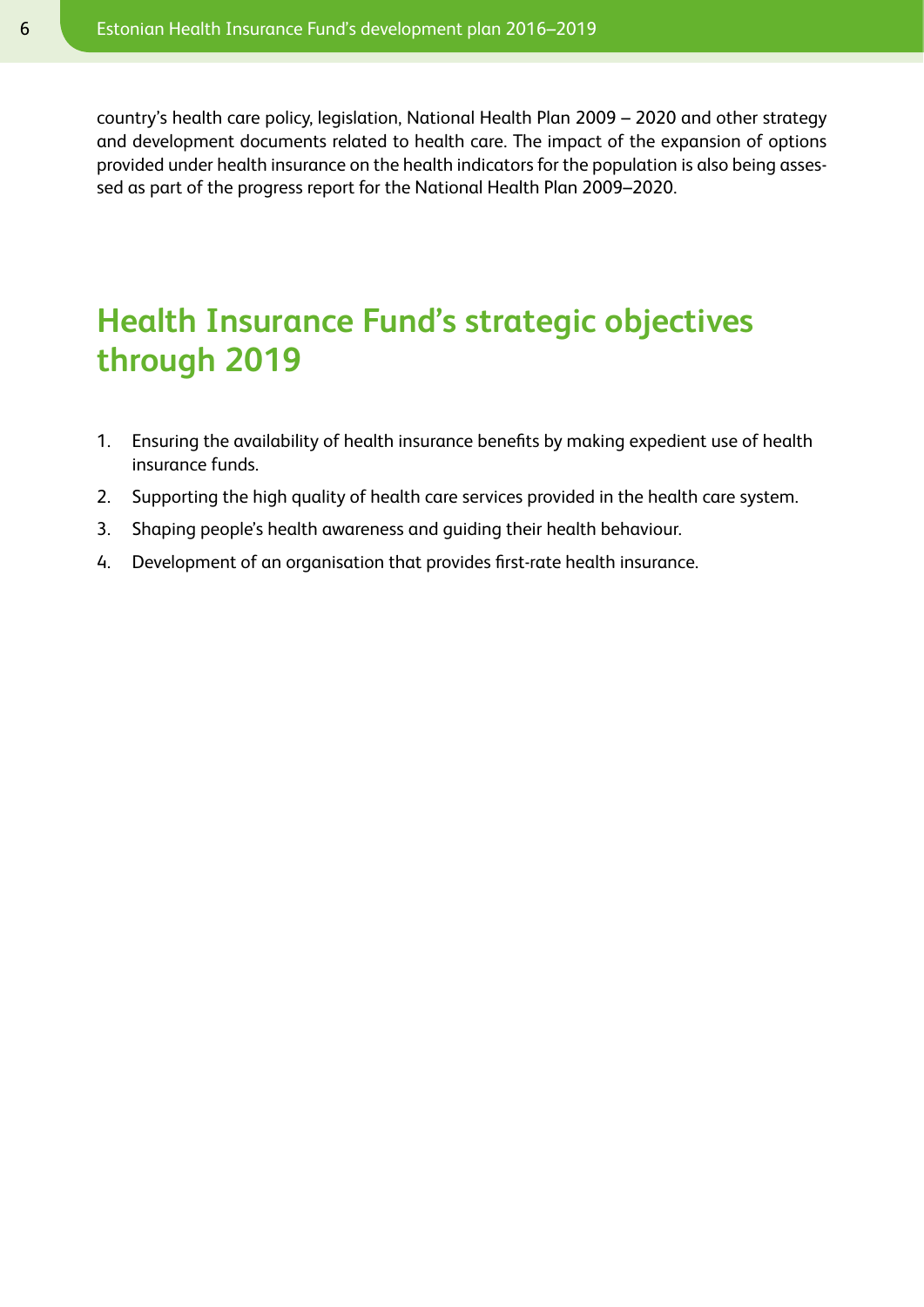# **Next four years for the Estonian Health Insurance Fund – insured persons, partners, health care policy and the organisation**

This development plan sets out the EHIF's strategic and development objectives through 2019, presented through the following 4 views:

- (a) insured persons: solidary health insurance;
- (b) Health Insurance Fund's partners: strategic purchasing and contracts;
- (c) promotion of the health care system: choices and opportunities2;
- (d) development of the organisation to provide insured persons, our partners and also the health care system with health insurance related services in the best manner.

# **a) Insured persons: solidary health insurance**

The Estonian Health Insurance Fund provides all its insured persons with various health insurance benefits solidarily, being the cooperating partner for this for approximately 3000 service providers Estonia-wide. Our attitude towards our obligations is one of a great sense of responsibility, and we wish to ensure that health insurance resources are used in an aware and expedient manner and that the package of benefits and funding principles are based on the needs of our insured persons.

To ensure the reliability of the health insurance system, health care services need to be available to people, high-quality and timely. In improving the availability of health care services, in the coming years we will be paying significant attention to developing family physician care and achieving the optimum use of specialised care services. In this respect, it is important to consistently develop e-services and continue to support the free movement of patients and comprehensive patient management.

In supplementing the package of benefits in kind and in offering cash benefits, our priority is to ensure that all the services, drugs and equipment reimbursed by the Health Insurance Fund on the Health Insurance Fund's list health care services, discounted drugs and medical equipment are medically proven to be effective and cost-effective. In making funding decisions, we are paying attention to the clarity of the principles and to the transparency of the process. Receiving necessary health care services or other benefits plays an important role in people's awareness about the system and its options. Accordingly, we are paying significant attention to consistently raising awareness among insured persons and to involving the parties concerned in decision-making processes. Importance is given to exemplary and professional customer service, which gives all our partners and customers certainty in contacting the Health Insurance Fund.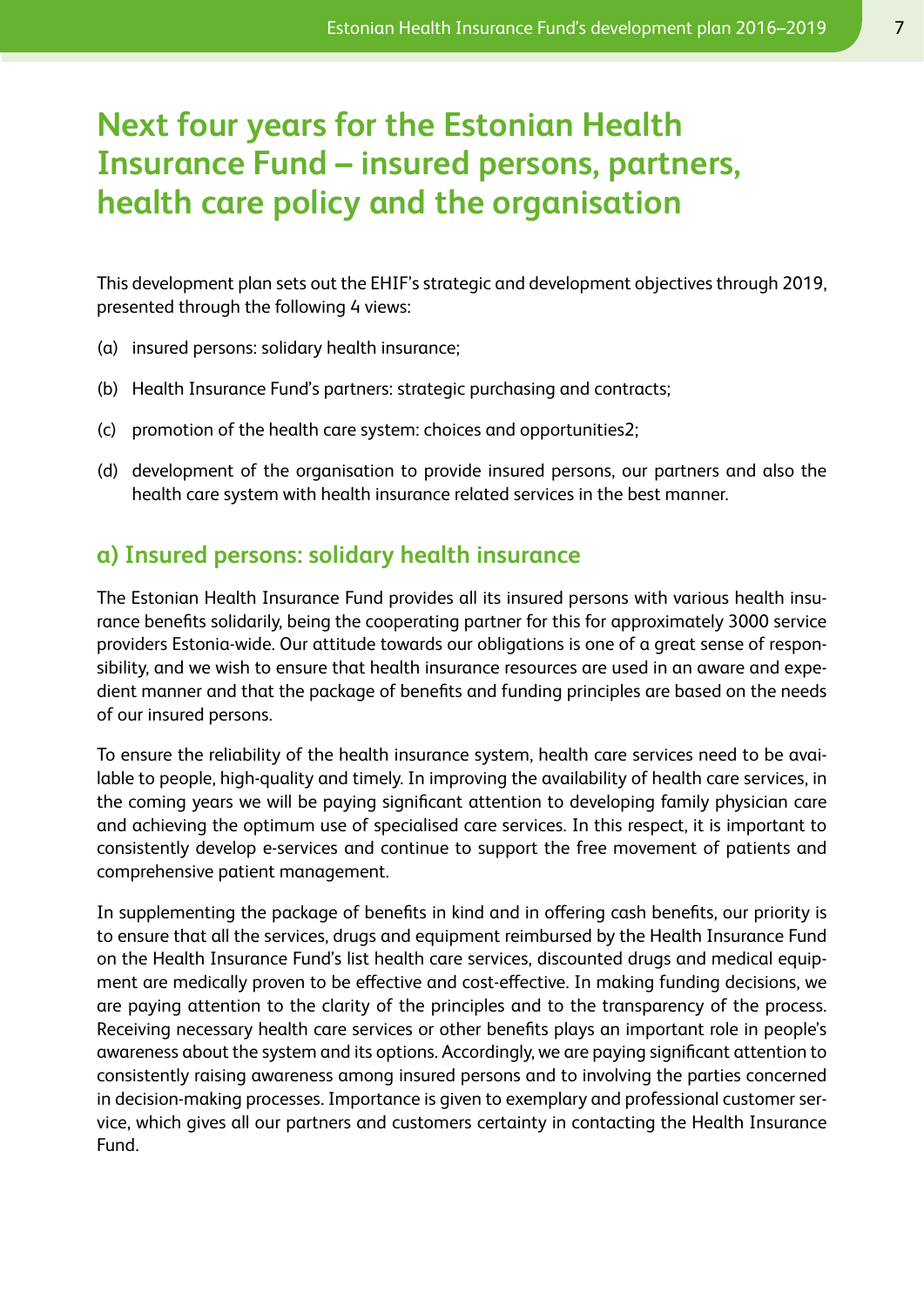### **1) Aware and involved insured person: skilful promoter of one's health**

*The Health Insurance Fund sees to it that its insured persons make expedient use of the options under the health system in the interest of their health. We advise and notify our insured persons, so that they are up to date on the health insurance benefits provided by the Health Insurance Fund and know how the health system functions. We assume that the higher people's awareness, the higher their sense of security in the Estonian health insurance system and the better they are able to make the right decisions in relation to their health. By providing information, we can protect insured persons against financial risks due to their health status and contribute to an improvement in the health of the population and to an increase in their life expectancy.*

*Our activities are planned based on the National Health Plan 2009 – 2020, the strategic objectives of the Health Insurance Fund, feedback from insured persons and research. Our activities are mainly focussed both on growth in awareness and involvement and on change in attitudes and behaviour. Health promotion funded by the Health Insurance Fund, development of the services package and communication campaigns and activities directed at insured persons are closely inter-linked.*

**Health promotion** is a process that enables people to increase their control over their health and thereby strengthen their health. It is important to involve various sectors, representatives of and decision-makers in areas, and definitely also members of the target and stakeholder groups. As a partner in health promotion, the Health Insurance Fund mainly supports those activities that increase **awareness among residents** about the functioning of the health care system, and we are working to ensure supported awareness and evidence-based choices in the consumption of health care services to **enable people to take responsibility for their health**  and influence it in a favourable direction. Based on the National Health Plan, one of the health promotion and communication objectives for the Health Insurance Fund relates to ensuring healthy and secure development for children. Hence, we will be contributing significantly to promoting the health of children and young people in the area of health promotion in the coming few years; among other things, an important area is also everything related to the prevention of dental problems and to options for children's dental care.

**Preventive activities** help to detect disease as early as possible on the one hand, thereby preserving a better quality of life for patients, and to reduce the occurrence of costly treatment cases. Prevention of disease includes both guiding the patient's health behaviour through raising their awareness and several health care services in the health insurance package of the Health Insurance Fund.

**Raising patient awareness about their health issues is an area where smart contributions will reduce treatment costs going forward. We are ensuring the consistent systematic notification of residents about their rights and options under the health care system as well as about opportunities for promoting their health.**

 $\blacksquare$  active involvement of the patient encourages timely contact and increases options for preventing disease and promoting health. We support better coping by chronically ill people, the aged and ill people with multiple problems – we are developing patient guidelines that provide evidence-based advice on how to cope best with a medical condition and constitute an important part in the support of the treatment process for an insured person. To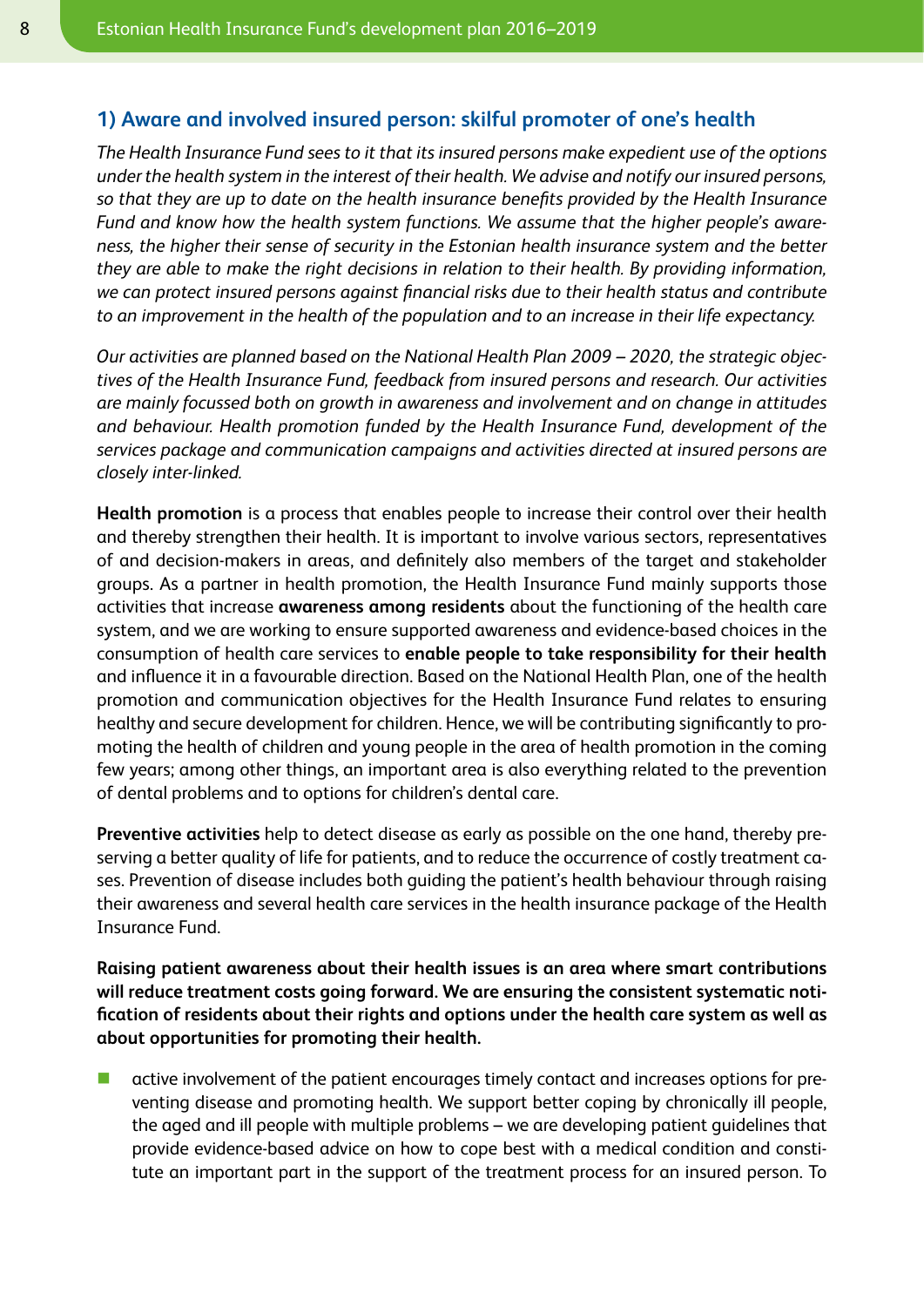harmonise their preparation, a uniform methodology is being developed similarly to the clinical guidelines process, so that they become linked, with professional societies, patient associations and other partners alike being involved;

- $\blacksquare$  we are continuously providing information about the primary role and its expanding options, cooperating closely with family physicians in doing so. For the more effective use of health insurance funds, it is important for the insured person to understand that the family physician is their first helper in health issues who will help them to ascertain whether a health problem is actually serious enough to necessitate contacting a specialist physician. This makes it possible to avoid needlessly long waiting times for specialist physician and office hours but also for patients to contact the emergency departments of hospitals with simpler or long-standing chronic health problems;
- $\blacksquare$  communication in cooperation with our partners about the early detection of breast and cervical cancers remains a priority. From 2015, we are informing the population about screening for colon cancer and the options and need for its early detection;
- $\blacksquare$  we notify health-insured persons about options for receiving health care services in the European Union;
- $\blacksquare$  in promoting the health of children and the young in the next few years, we will be laying a significant emphasis on oral health through both a communication campaign and consistent notification, and in close cooperation with the Estonian Dental Association.

### **In promoting health, preventing disease and communication, we cooperate with our partners, various target groups and stakeholders and use various public information channels.**

The most important information channel reflecting the health insurance options and the activities of the Health Insurance Fund is the website of the Health Insurance Fund. In late 2014, we launched a new modern website and have planned to make the website even more interactive in the following years. Updated technical solution and design enable all the interested parties to find the information they need. With the help of an adapted menu, the new website may be used conveniently also on smart devices.

On our website, we publish reports and statements by our spokespersons that provide information about the Health Insurance Fund's activities as well as replies to queries submitted by the media. We are paying more attention than previously to publishing information about the principles of health insurance and the extent of the insurance package on the website of the Health Insurance Fund in English and Russian. We are contributing in every respect to working with journalists and we are following the principles of proactive communication with the media, organising regular meetings with the press. We are increasing the substantive content of our print publications and the range of those receiving them.

**To raise awareness and provide information about more key topics, we plan extensive information campaigns.** One of the priorities for the Health Insurance Fund is the comprehensive management of the patient's health issues and increasing the role of the primary level, and, as a result, one of the key campaigns over the next few years will concern family physician care. In addition, we intend to continue awareness-raising about sensible drug use that has had a positive effect on the use of drugs and related cost-sharing by insured persons. We continue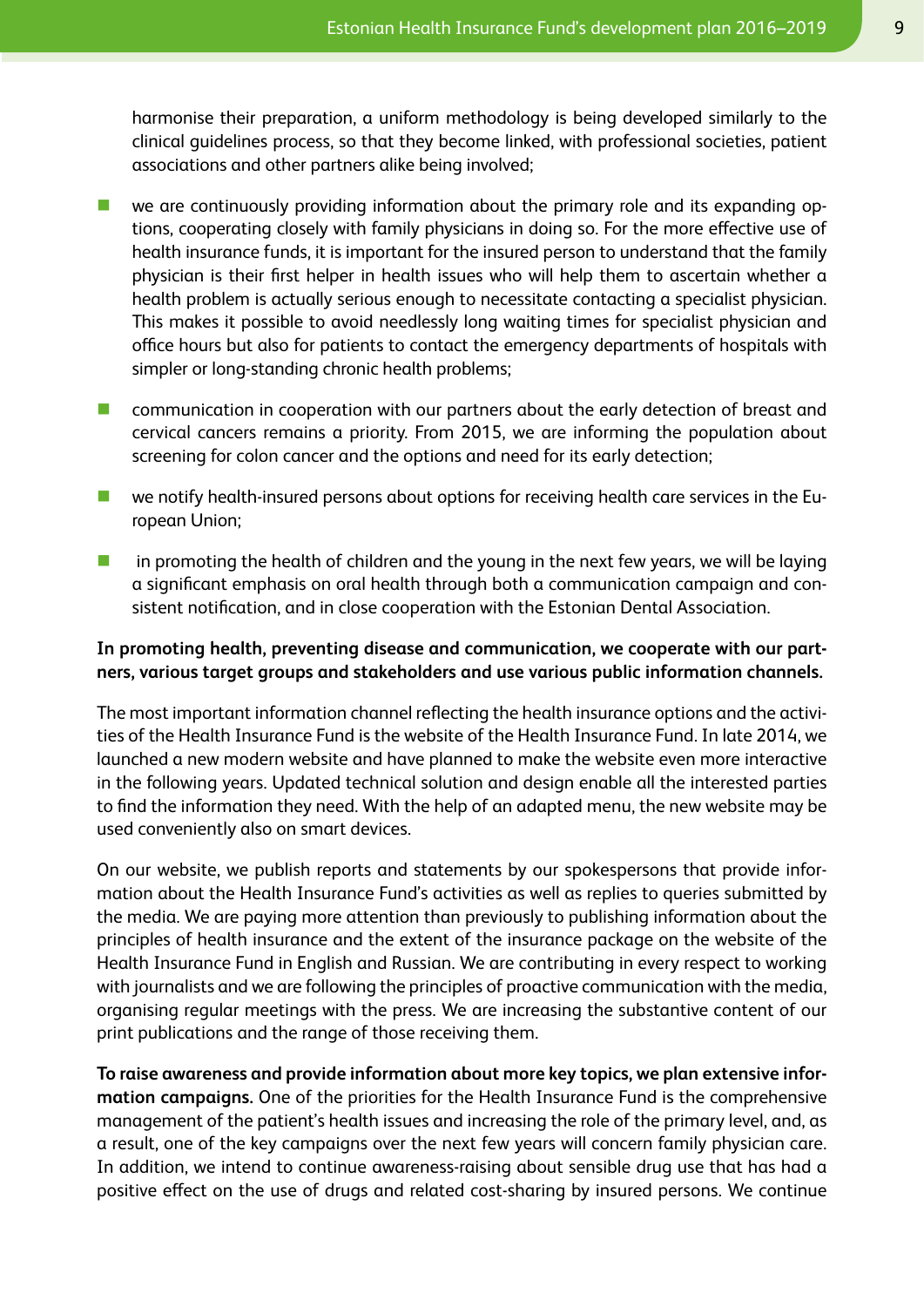to inform residents about risks related to developing tumours and the benefits of undergoing screening. The campaign launched in 2015 for oral health and the prevention of dental problems focuses on the dental care of children, the option of free dental care for children and the young, and the importance of regular preventive checks.

**Printed publications** distributed at family practices and other health institutions are popular and sought-after among the population. We continue to prepare, systematically commission and distribute these and other information materials through both our partners and other channels.

**We plan notification based on feedback from all the parties concerned: questions and suggestions from insured persons and feedback and satisfaction surveys conducted in target groups. We regularly analyse customer communications received via the Health Insurance Fund's helpline and e-mail address. We conduct satisfaction surveys of residents and our partners.**

After a communication campaign, we commission visibility and feedback research to provide input for new, improved campaigns. We pro-actively notify the parties concerned about the organisation of health care and any prospective changes therein, the activities of the Health Insurance Fund and other relevant topics. We provide advance notification of major changes through planned communication in national information channels and also forward topical information to local newspapers, allowing for county-specific circumstances and availability to residents. We are cooperating with and notifying patient associations and professional societies. We prepare and distribute printed publications considering the specific circumstances of the target groups.

**To achieve this objective, the health information system has to become a comprehensive data collection that enables any resident to review their health data.** The plan is to start accumulating in the Health Information System the most important medical information describing the health of a patient. A complete data collection of health indicators for the insured person helps to improve the quality of services and, by analysing data, also to use health care resources more expediently as well as to involve the patient in the treatment process more than previously.

# **2) First-rate customer service helps the insured person**

*The Estonian Health Insurance Fund provides all people with speedy, high-quality and professional customer service in communication channels suitable for its customers: face-to-face communication at branches, calling the helpline, writing to the inquiries e-mail address or using the e-services provided in the self-service channels through the website of the Health Insurance Fund or the state portal.*

**To provide first-rate customer service in 2016, the customer-centred customer service strategy has been updated in order to ensure the satisfaction of insured persons across both all customer service and communication channels and all health insurance benefits.**

- $\blacksquare$  we are developing processes related health insurance and benefits from the point of view of the individual across all points of contact and are identifying the necessary areas for improvement;
- $\blacksquare$  we are developing a comprehensive customer management system;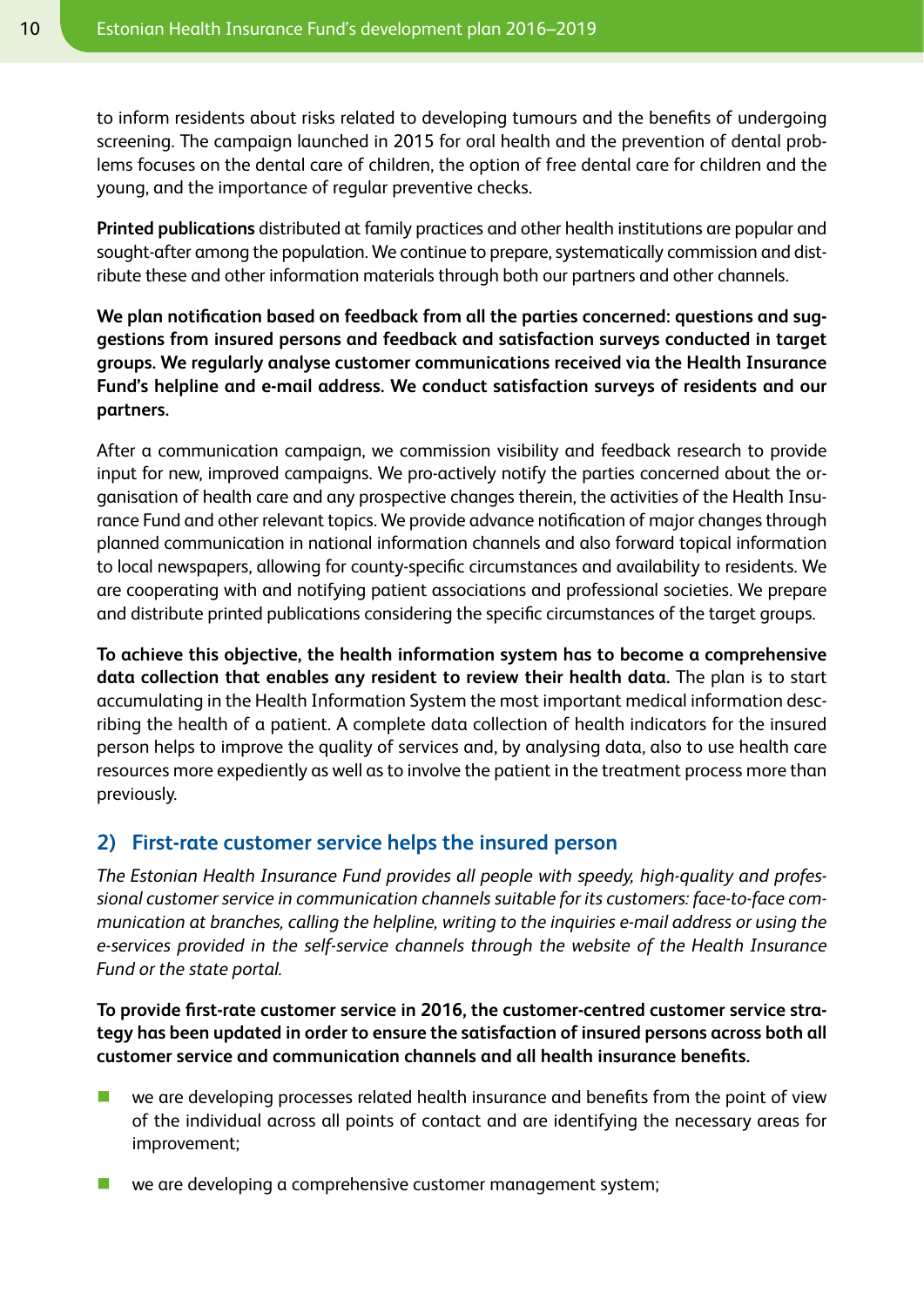- $\blacksquare$  through customer communication, we raise insured persons' awareness about the availability and quality of treatment;
- $\blacksquare$  we provide the employees of the Health Insurance Fund with training opportunities in case of face-to-face customer service, telephone customer service and all customer contacts by correspondence in order to ensure professional customer service.

### **We are making the use of health insurance packages and several services more convenient and effective than to date for insured persons and our partners.**

- $\blacksquare$  we supplement the procedure for processing benefits, to make the processing of benefits for health care services provided in the European Union and other foreign countries as simple and smooth as possible and conduct a communication campaign to build awareness about treatment options in a foreign country (European Health Insurance Card, scheduled treatment, reimbursement benefits);
- $\blacksquare$  we are improving user convenience in the electronic processing of incapacity for work benefits for the health care service providers, employers and Health Insurance Fund employees alike;
- $\blacksquare$  we notify insured persons about their options with respect to benefits used by them (drugs, medical equipment, dental care services).

**For insured persons, our partners and employers, we are creating additional options for faster and more convenient communication with us and for an approach centred around the insured person. We consider it important that in case of all cash benefits applying for them should be as convenient and flexible for the insured person as possible.**

- $\blacksquare$  we are analysing options for providing the insured person with preventive personal information via RIA in the form of an e-mail or SMS (for example, concerning the validity of an EU Health Insurance Card);
- $\blacksquare$  to prevent any faults in the use of health insurance benefits, we provide insured persons with prompt information about options for the use of the EU Health Insurance Card;
- $\blacksquare$  we are conducting analyses to ascertain the options for making additional services electronic for citizens. Services would include, in addition to making services electronic, also prospective pilot projects developed on the basis of need and usable through our website.

#### **We are enhancing the system for feedback from the insured person:**

- **n** we are developing a comprehensive customer management system and half-yearly conduct an analysis, which is published, of communications and feedback received by the Health Insurance Fund. Based on feedback, we develop further improvement activities;
- **n** we regularly participate in the Estonian Service Index (ETI) survey to be able to compare the level of customer service at the Health Insurance Fund to other organisations and companies in Estonia are committed to continue to rank among organisations providing the best customer service.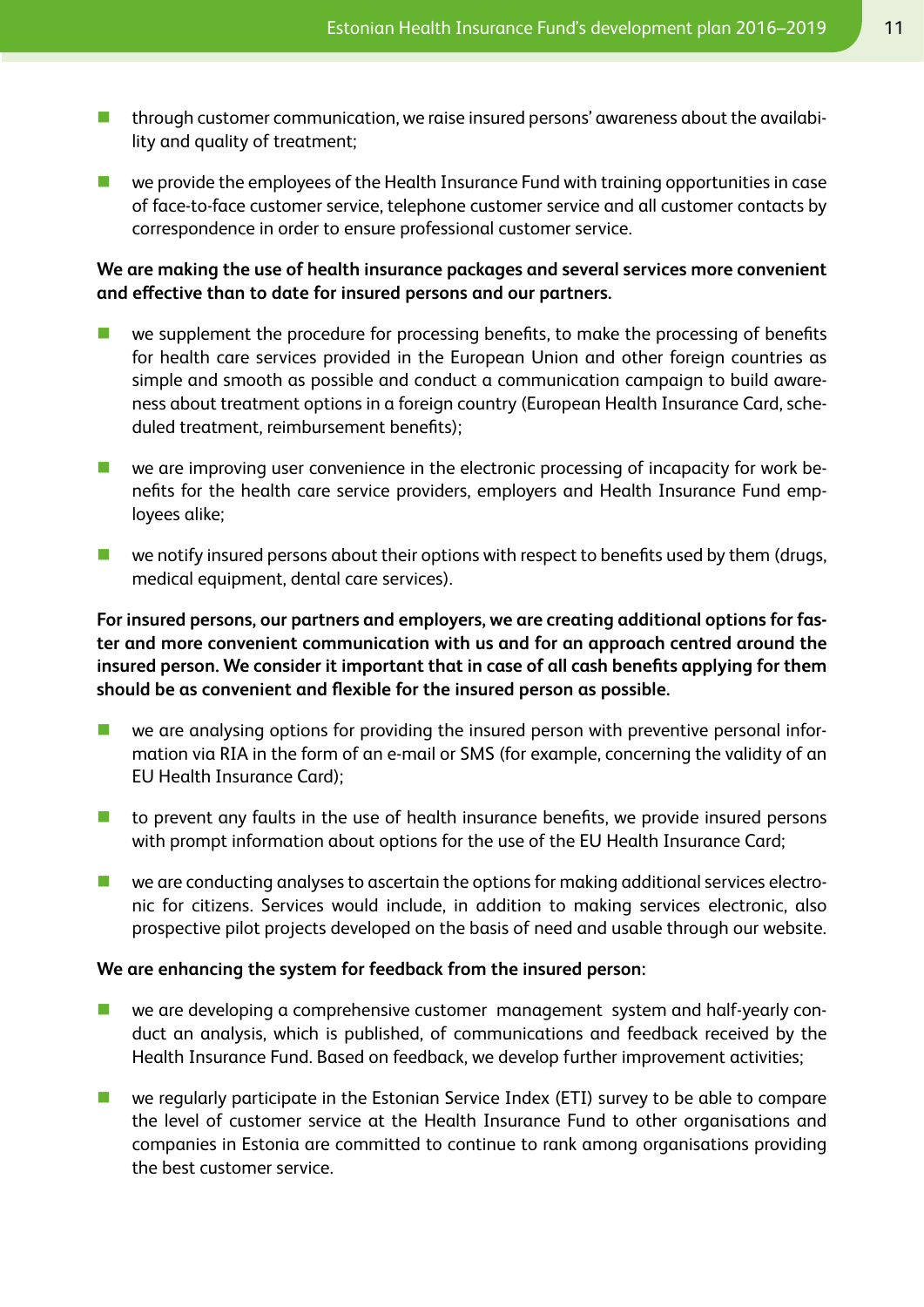### **3) The extent of health insurance: services package and cash benefits are evidence-based and effective**

*Solidary health insurance by the Estonian Health Insurance Fund provides insured persons with modern and diverse benefits, creating a sense of security for people in the event of a possible risk of disease. We are paying attention to both assessing health risks and to diagnosing and treating disease.*

*In supplementing the health insurance package to meet insured persons' needs, the Health Insurance Fund makes informed decisions based on, among other things, proposals by professional societies and the best international high-quality evidence and cost-effectiveness. To this end, we utilise the assessment of health technologies with the aim of considering the potential advantages, risks, alternatives and cost-effectiveness of various interventions used in health care. Assessment principles are the same and apply to decisions made on reimbursement for health care services, drugs and medical equipment alike.*

**A key priority for the Health Insurance Fund is to support a comprehensive and consistent approach to the insured person's health and the treatment process, that is, to support comprehensive patient management. As a rule, the first contact of the insured person with the health care system begins with the family physician or nurse who is able to address most health issues and can refer the patient to other specialists.**

- $\blacksquare$  we are strengthening the key role of the family physician and nurse in the health counselling of insured person (among other things, also by participating in the creation of a system of various counselling interventions with the support of structural instruments) and in the coordination of treatment, and we are supporting the development of primary health care by expanding the package of primary services;
- $\blacksquare$  to monitor the entire treatment process, we attach importance to the availability of the health information of the insured person through the health information system (TIS) to all the parties linked to the system and entitled to do so; we are making our contribution by both implementing e-referrals and making the availability of the existing electronic information more convenient on the computers on physicians' desks;
- $\blacksquare$  we are developing and analysing funding mechanisms that support the comprehensiveness and effectiveness of treatment. We are putting forward proposals to introduce changes based on the analysis prepared by the World Bank;
- $\blacksquare$  we have included in our work schedule in 2015 the preparation of the methodology for the compilation of patient management guidelines. We consider it important for management guidelines to be added to clinical guidelines and these would form a comprehensive system including patient guidelines. Management guidelines contribute significantly to responsibility between various levels of medical care becoming clearer and to the integration of patient treatment.

**A comprehensive health insurance package has to include** diagnostic methods, health care services, drugs, medical equipment and cash benefits alike in a considered manner. Only with a comprehensive approach can insured persons be provided with better health outcomes, and we are taking this into account when making financial forecasts. **We consider it important to**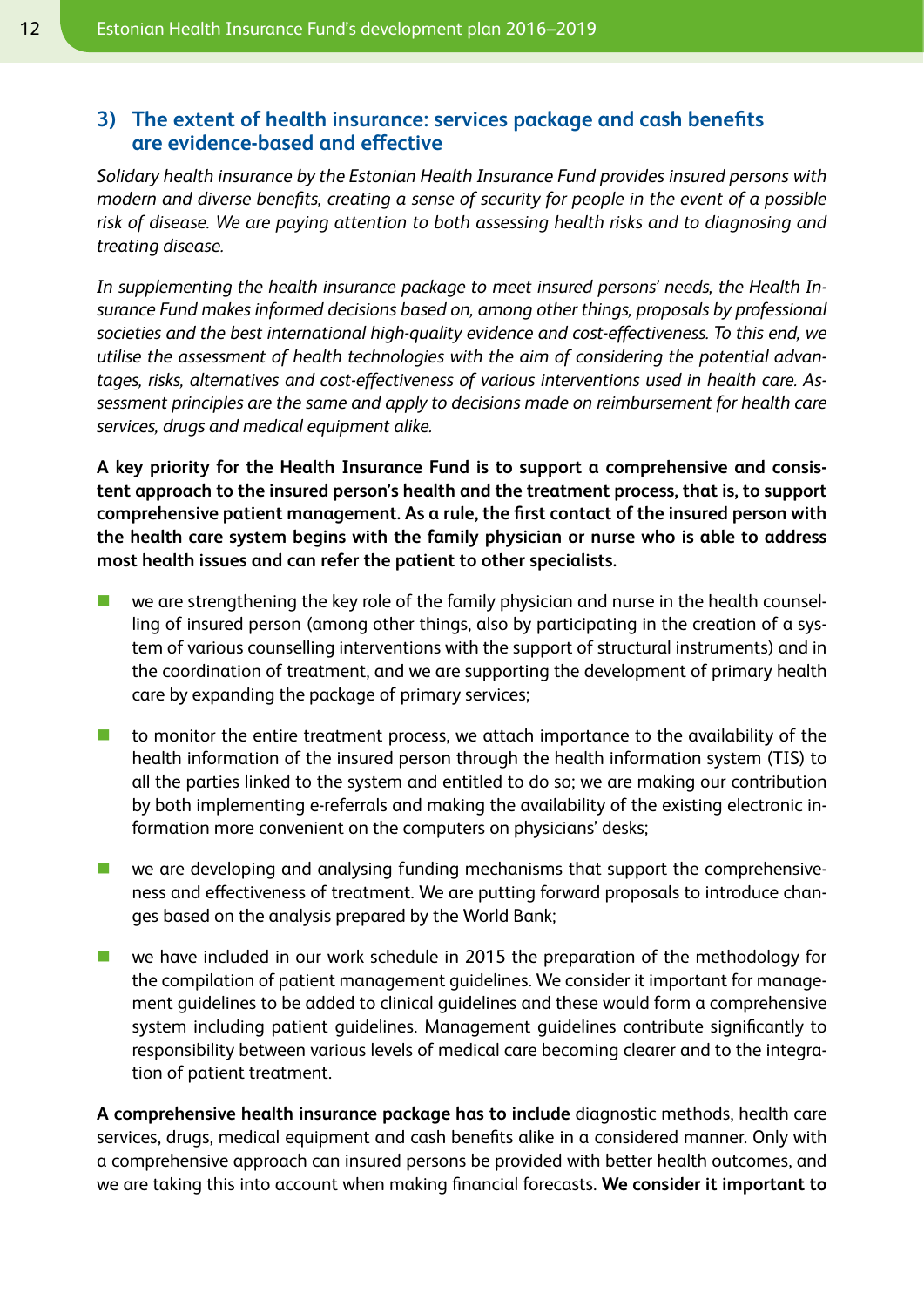**promote the trend towards providing care on an out-patient or daytime basis.** If possible, in the interests of the patient's convenience and for the purposes of preventing infection risks and saving costs alike, this option should be preferred to hospital treatment. We support the least invasive treatment possible of a patient with modern methods both at the primary level and in specialised care. If possible, we support preference for home treatment with the assistance of independent nursing staff.

**The Health Insurance Fund supports the prevention of disease also on a project basis, in addition to developing the package of services in kind.** The objective is to fully develop preventive activities and services with the support of targeted project work and to further integrate the package of preventive services into a natural component in the health care system.

The Health Insurance Fund participates in strategic management, methodological development, research and involvement at the primary level for the existing national screening programmes.

- $\blacksquare$  in case of screening for the early detection of breast cancer, it is necessary to analyse health technologies and related materials and plan any resulting developments;
- $\blacksquare$  with respect to screening for the early detection of cervical cancer, the activities over the next few years will concern methodological development.

### **Colon cancer screening will be launched from 2016, followed by an analysis of the implementation and the planning of any corrective measures.**

- $\blacksquare$  to simplify registration for screening, we consider it important to create this option in the existing e-reception facilities of the health care institution;
- $\blacksquare$  we continue to notify family physicians about invitees, so that they may counsel and encourage women to participate in screening;
- $\blacksquare$  and we plan to start activities related to this screening from 2016;
- to improve quality of data on cancer screening and use them for enhancing and assessing the effectiveness of cancer prevention, we actively contribute our knowledge to the development of the cancer screening register and engage in cooperation for a seamless transition to a register-based set-up.

We consider it important to analyse and further implement evidence-based interventions that support the early detection of cancers.

**The main objective for the Health Insurance Fund is to ensure the availability of evidence-based and cost-effective health care services, drugs and medical equipment for insured persons.** We consider it important for our insured persons to be provided with the best modern treatment at optimum cost. Treatment methods and arrangements used in health care evolve and prices of equipment, instruments drugs and the like and, as a result, resources linked to the provision of health care services are changing as well. For the optimum use of health insurance funds, consideration should be always given to the benefit from new treatment options and to the cost of providing them.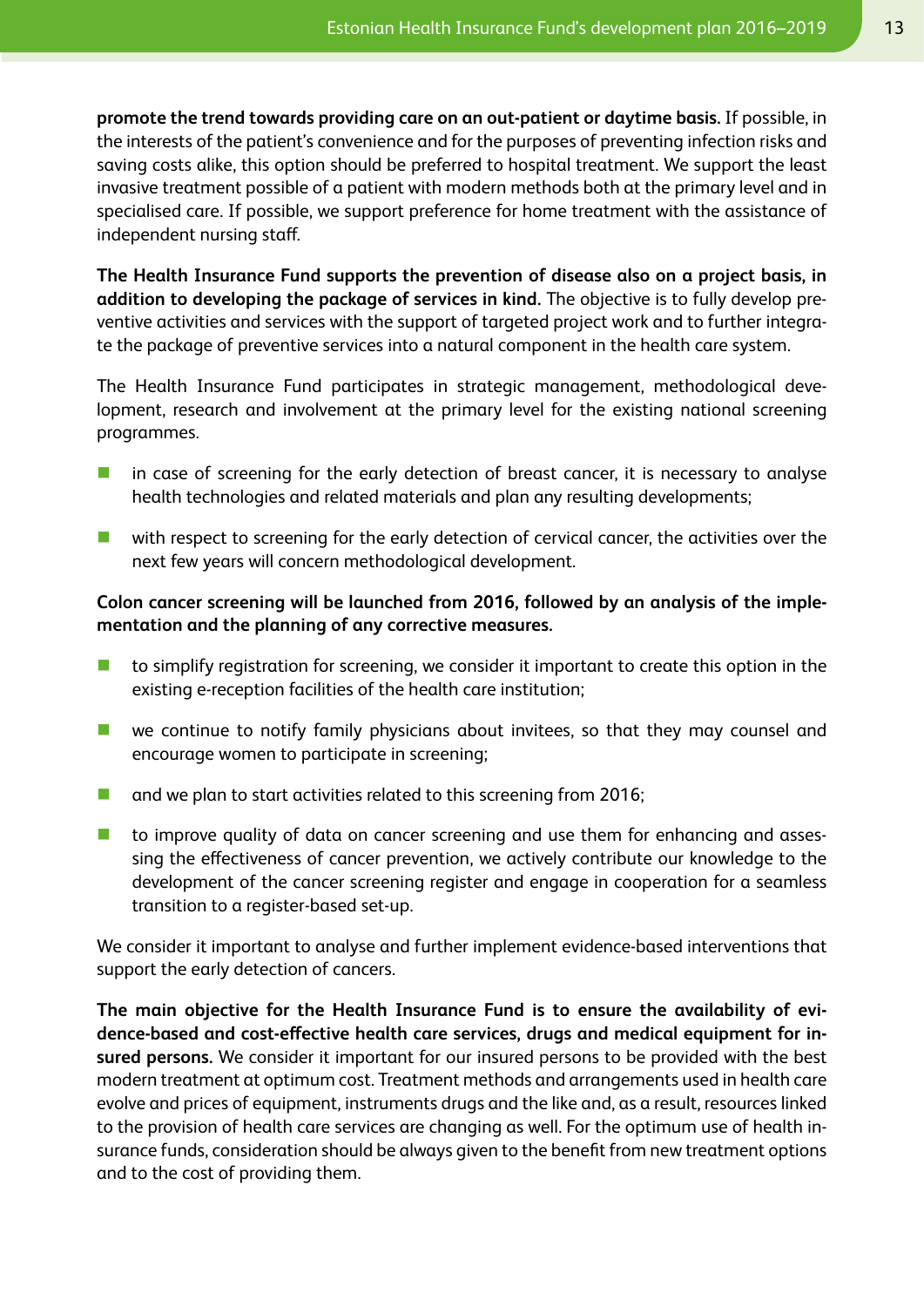The task of the Health Insurance Fund is to ensure for insured persons the proven maximum availability of **effective and cost-effective drugs**. Rationality is the keyword that we keep in mind when making our decisions and that supports the expansion of options for drugs subject to reimbursement as it helps to save patients' money, raise the consistency of treatment and, thereby, control chronic disease, and raise the quality of life for our insured persons.

**The Health Insurance Fund reimburses the insured persons for medical equipment for independent home use** that help to control, monitor or alleviate disease. This area shares many similarities with drugs, accordingly we are developing it following the example of the principles and regulations for the compilation of the list of out-patient drugs.

**In family physician care,** we support and incentivise consolidation into family practices at the primary level with reviewing and differentiation and the expansion of the services package. The input for fine-tuning the directions for the development of the services package of family physician care over the middle and longer terms is the analysis commissioned by the Health Insurance Fund for shaping the framework for commissioned family physician care. We consider it important to review the system of children's health checks and update the code of practice.

### **Specialised care**

- n annually, we use proposals from professional societies as input for adding new innovative services to the list of health care services (TTL), involving medical experts in the assessment and considering international information on the grounding of medical interventions in evidence, recommendations in clinical audits and clinical guidelines, and the health insurance options;
- **n** we are considering options for updating the package of services in specialisations not reviewed to date in cooperation with the professional societies over the next five years, after which point we plan to always analyse and, if necessary, update services every five years.

### **Nursing care**

In nursing care, we consider it important for quality nursing care services to be available to our insured persons regardless of their places of residence. If possible, given the health condition of the patient, there should be support for receiving treatment at the person's home and, accordingly, the coming years will see the prioritisation of an improvement in the availability of home nursing services specifically in those areas of Estonia where the current coverage with services has been relatively low. To this end, we are analysing transport costs related to the provision of services and cooperate with the social system at the local level to better meet both the medical and social needs of people.

### **Dental care**

- $\blacksquare$  we develop and propose the supplementation of the adult dental care benefits package;
- $\blacksquare$  in cooperation with the professional societies, we are updating the package of dental care, orthodontics and oral and maxillo-facial surgery;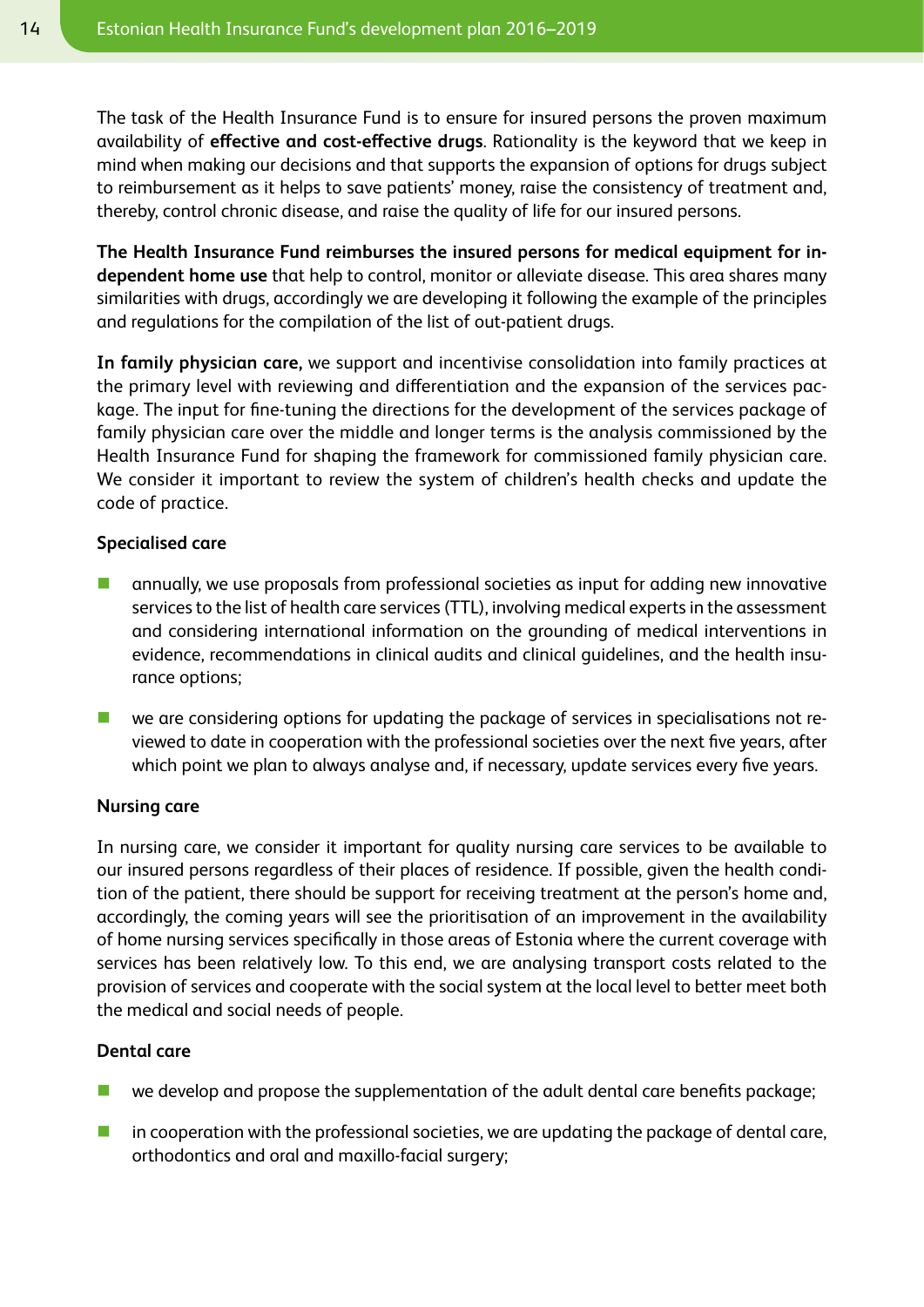$\blacksquare$  we support children undergoing examinations to prevent dental problems by continuing to provide information and enhancing the activity of family and school nurses in guiding children.

#### **Medicines**

- $\blacksquare$  we regularly assess the drugs already on the list of drugs and on the list of health care services in order to ensure the relevance of the terms set for their prescription and to identify funds for reimbursing new drugs through an adjustment of prices. During 2015, we are analysing the appropriateness of professional constraints on physicians and, if necessary, are putting forward proposals to change the constraints with the aim of empowering the primary level more;
- $\blacksquare$  we continue to promote the efficient use of drugs in cooperation with the Ministry of Social Affairs, the Agency of Medicines and the Health Board, since the awareness of physicians and pharmacies requires attention in addition to raising awareness among patients. To enable our partners to enhance their supervision, we advise them on how to better use the data of the prescription centre;
- **n** in cooperation with the parties concerned (Ministry of Social Affairs, health care service providers, the Association of Pharmaceutical Manufacturers in Estonia and the Estonian e-Health Foundation), we are considering the application of cost- and risk-sharing principles more broadly than to date, with the aim of improving the cost-effectiveness and availability of new drugs. If necessary, we put forward proposals on supplementing legislation and create an information technology solution supporting implementation to provide the parties concerned with a clear and transparent overview for monitoring the agreed schemes;
- $\blacksquare$  to improve the quality of pharmacotherapy, we will be developing the digital prescription system further. We are creating an option for automatically assessing and avoiding potentially conflicting drug combinations in case of the combined use of multiple drugs. We are analysing options and, in the event of appropriateness and feasibility, will create a solution to provide the physician and pharmacy with a clearer overview of the drugs used by the patient.

**In the treatment of rare diseases,** we consider it important to preserve rigour with respect to the proven efficacy of essential drugs and services. Although the treatment of rare diseases is significantly costlier than that of so-called regular diseases, we seek a reasonable balance between costs and health benefits.

**The Health Insurance Fund ensures the payment of temporary incapacity for work benefits to insured persons.** By participating in the incapacity for work reform project led by the Ministry of Social Affairs, the Health Insurance Fund is analysing options for developing a system of temporary incapacity for work insurance.

 $\blacksquare$  we support enabling work part-time or in a less strenuous position (more suitable for the health status) during temporary incapacity for work in order to assist the insured person in avoiding unemployment and permanent incapacity for work;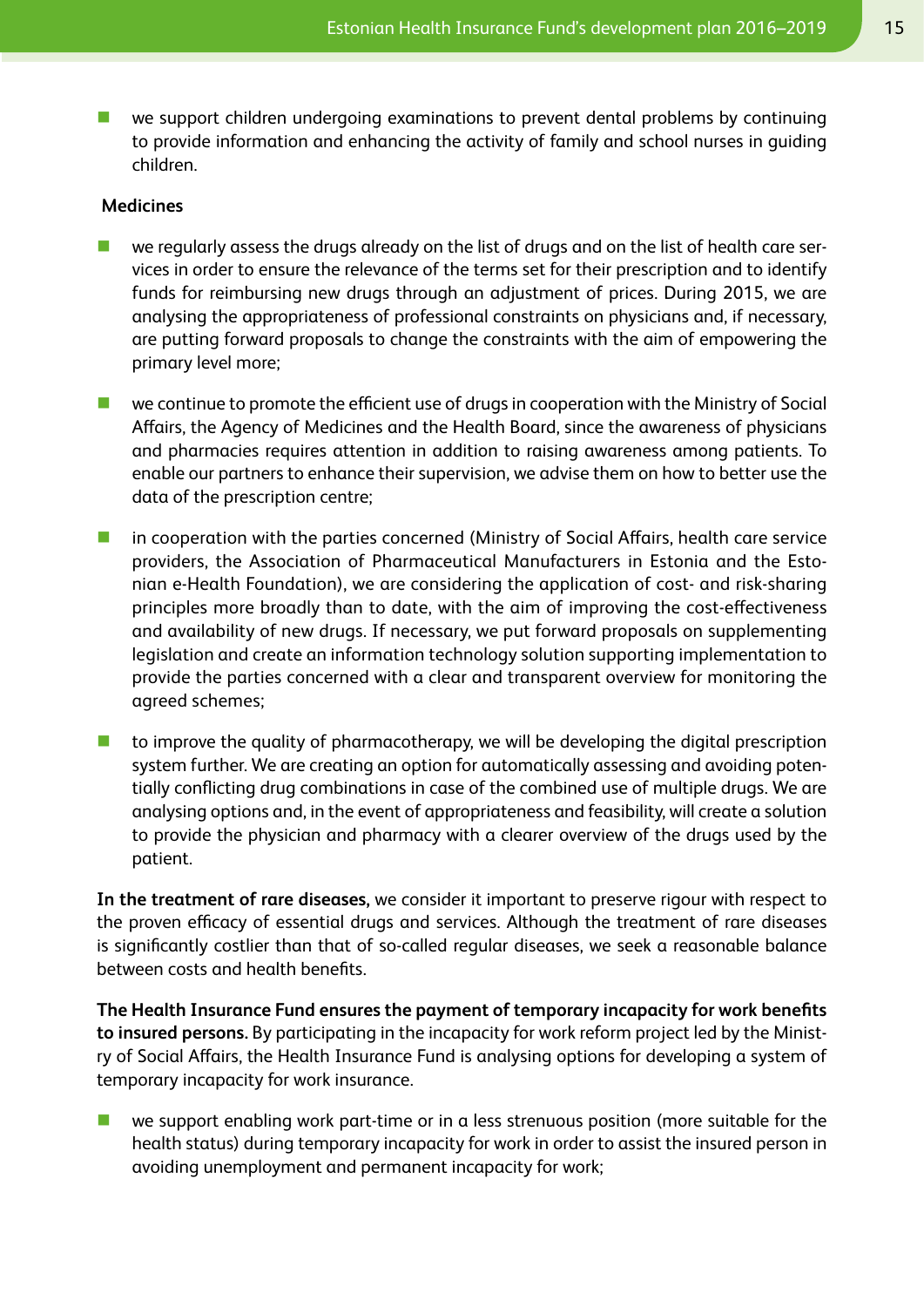- $\blacksquare$  to support activities needed for the assessment of capacity for work, we cooperate with the Unemployment Insurance Fund. We are providing developments with changes in legislation related to the implementation of the incapacity for work reform in processing incapacity for work benefits and are introducing inter-organisational data exchange;
- **n** we are making preparations and ensuring the readiness of the Health Insurance Fund for the launch of the second stage of the Work ability reform.

#### **4) Availability of health care services ensures satisfaction**

*For people, it is important to have the certainty that, when a health problem arises, they will receive expert assistance and necessary services in a timely manner regardless of their financial situation or geographic location.*

*Insured persons provide a high assessment of the health care system if primary assistance is near their homes and access to a family physician or nurse involves the shortest possible waiting time, with the latter then referring the patient if needed or request advice from a specialist physician if applicable. Therefore, we consider it important to support the development of a strong system centred around the primary level for initial necessary consultation and medical care to be available to all insured persons speedily, without any financial barriers and near their places of residence. Furthermore, a well-functioning primary level creates the conditions for better cooperation between health care and the social system.*

*In treatment funding contracts that have come into effect since 2014, we have tasked health care service providers with ensuring the provision of services within the stipulated time limits and offering insured persons the option of registering in waiting lists over a term of at least 4 months (3 months in specialisations without referral).*

**As a rule, the first contact of the insured person with the health care system begins with the family physician or nurse who is able to address most health issues and can refer the patient for the services of the necessary specialist if needed. The Health Insurance Fund considers it important to strengthen and expand family physicians' role as coordinators and health consultants:**

- $\blacksquare$  the key role of the family physician is ensured in particular by the services package and the funding model that support the universal availability of services, knowing the persons on one's practice list, monitoring their health status and addressing any health concerns that may arise. An important role is played by preventive activities and the prevention of aggravation or complications in case of patients with chronic disease and by referral to specialist physicians, if necessary;
- $\blacksquare$  the list-based link between the family physician and the patient is a key element in successful primary health care, which ensures transparency in terms of the family physician's responsibility for the comprehensive management of their patients.

**We consider it important for the organisation of family practices (that is, health centres at the primary level) to support the consolidation of the provision of services at the primary level in the relevant service area into a single organisational model.** This will increase the financial and human resources capability of an interoperable unit and set up the conditions for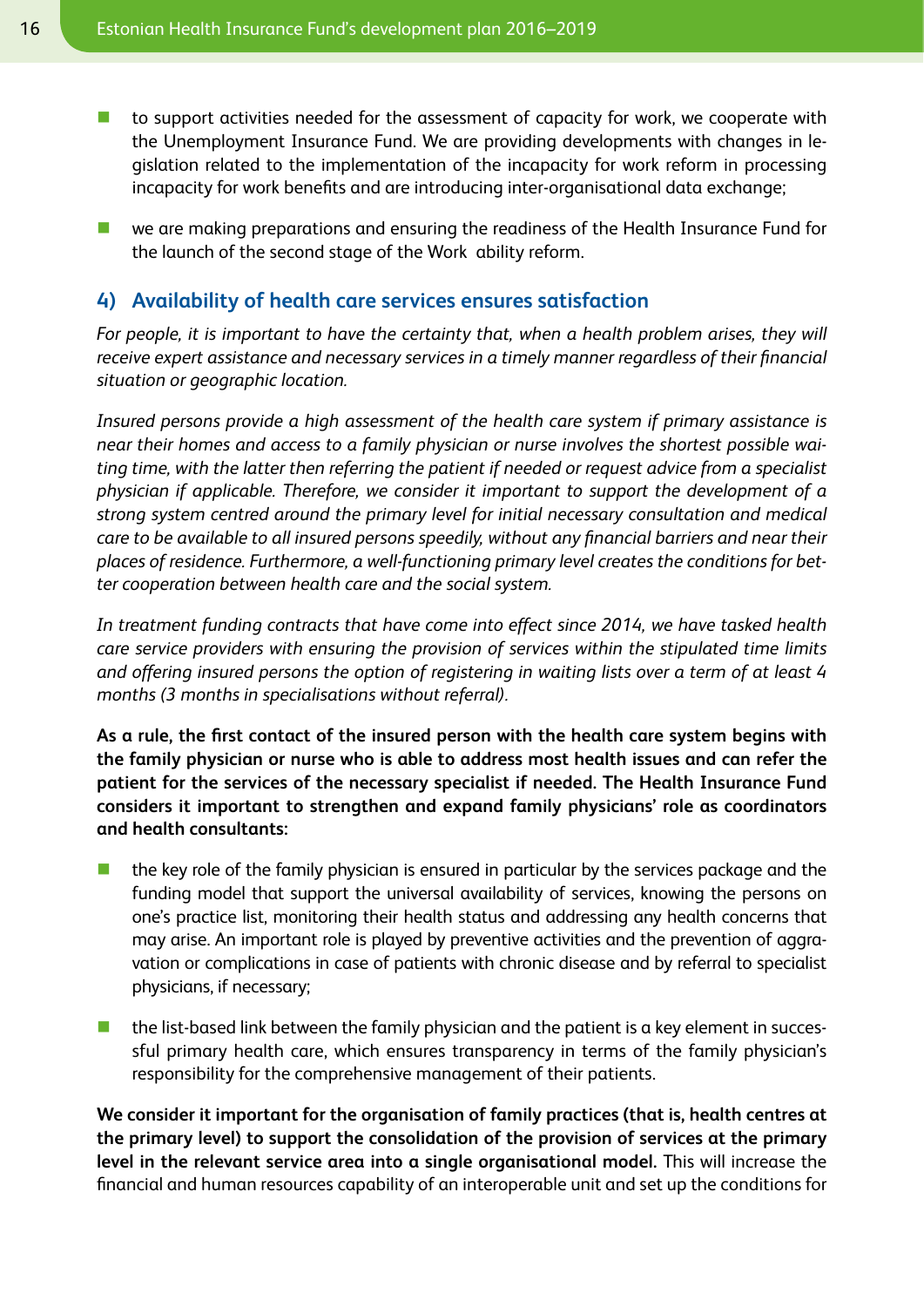the creation of a strong control function (both administrative and clinical) of a health centre. This makes it possible to organise the work of the agency more flexibly (including replacements, quality assurance and supervision) and to involve support staff.

- as part of the creation of health centres, we support the further development of the current funding model in a manner that allows for the expansion of the list of primary health centres' areas of activity (with teams) and the securing of relevant resources. Among other things, we consider it important to take into account options for expanding the services of the investigation, action and therapy funds. An important direction for development going forward is the expansion of the provision of reception outside the working hours of family physicians and nurses;
- $\blacksquare$  we consider it important for family physicians and nurses to support people and coordinate the arrangements for their care, so that disease is diagnosed and treatment is begun as quickly as possible. To further this, we are expanding the funding of family physicians' options for consulting specialist physicians via TIS and supporting in every way its broader utilisation if possible;
- $\blacksquare$  an increased role of family nurses enables patients to receive more advice and support in both changing lifestyles needed for disease prevention and coping with chronic disease. To this end, we are expanding options for funding a second family nurse and are involving nurses' representatives in the preparation of clinical and patient guidelines;
- $\blacksquare$  we are analysing options for using innovative e-services to increase the availability of the family physician system;
- **n** we consider it important to develop the service of the round-the-clock family physicians' advisory helpline 1220, including the broader adoption of the consultation algorithms of the advisory helpline by all family physicians and nurses and the continued notification of insured persons about this option, and we are working with the advisory helpline and the Estonian Family Physicians' Association to create the option of individually customised consultation for the advisory helpline 1220.

**For meaningful treatment decisions, it is important for patient management between the various levels of health care to be comprehensive and coordinated and to utilise, as much as possible, the options of the health information system to achieve this.** High-quality and available family physician or nurse services are the prerequisite for the optimum utilisation of specialised care. In case of comprehensive cases, preparation of the treatment need and a treatment plan according to a single standard helps to ensure coordinated and comprehensive patient management.

**Waiting time is a serious problem for insured persons and may affect treatment outcomes.**  Although there are waiting lists for specialist physicians in every health care system, waiting is understandably inconvenient, and accordingly the Health Insurance Fund considers it its duty to ensure that the insured person is notified about the reasons for the waiting times and about possible alternative options. To protect the rights of insured persons, we have strengthened in the treatment funding contract the rules on maintaining waiting lists and are regularly monitoring the availability of services from our contractual partners.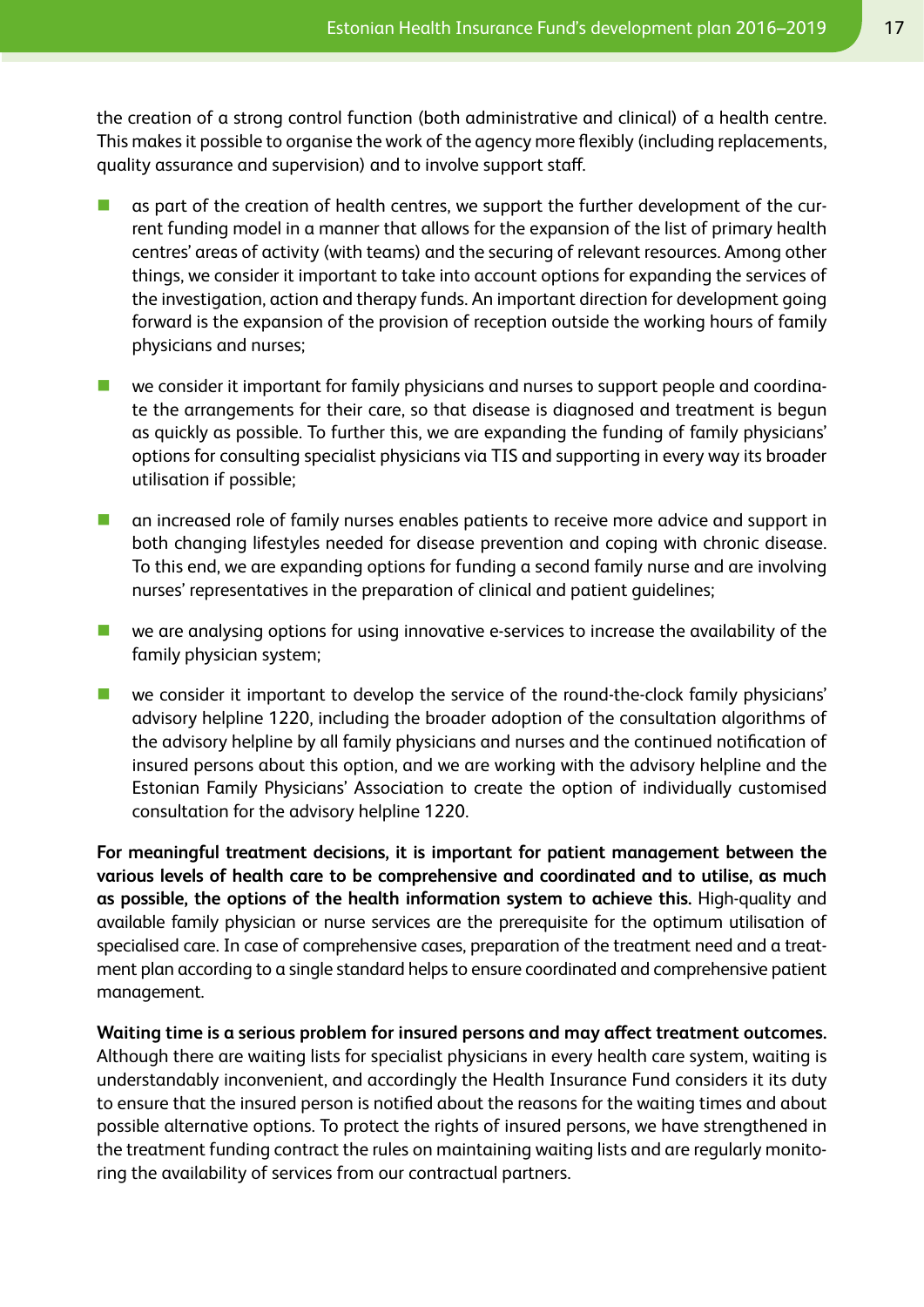**As a rule, the reasons for waiting lists are multi-faceted and cannot be resolved by simply increasing funding.** Ensuring the timely availability of treatment requires the simultaneous implementation of several measures, such as the development of comprehensive patient management, changes in the work organisation of hospitals, and the priority development of out-patient and daytime care.

**We consider it important to identify solutions to shorten waiting times both at health institutions overall and in individual specialisations.**

- **n** in cooperation with health institutions and the Estonian e-Health Foundation, we are developing a central Estonia-wide digital reception to provide a transparent overview of available reception times at various health institutions in Estonia;
- $\blacksquare$  on the website of the Health Insurance Fund, we regularly publish summaries of the waiting list reports submitted by our contractual partners in order to provide insured persons with information about the lengths of waiting times;
- $\blacksquare$  we are proposing to the Ministry of Social Affairs to expand the referral requirement in specialised care in order to support the differentiation of patients' waiting times depending on their needs for diagnostics or treatment.
- **n** waiting time information is considered when contractual amounts are planned based on estimated demand, the principles of geographic availability and the service provider's options for the development of its organisation of work;
- $\blacksquare$  we regularly review out-patient specialist physicians' visit fees and, if necessary, proposes adjustments to them;
- $\blacksquare$  we are developing waiting list reporting and making it more convenient for our partners to submit reports.

## **A role in shortening waiting times for scheduled treatment and in ensuring availability a role is definitely played by the free movement of patients in both Estonia, among our contractual partners, and the European Union.**

We consider it important to support people in obtaining necessary information and strengthening the strategic purchasing of services in the interests of our insured persons. To this end, we are analysing in cooperation with the Ministry of Social Affairs and the parties concerned to the health care system various options for the implementation of cash benefits for health care services in a manner that further increases the freedom of choice of the insured person and definitely secures the principles of health insurance whilst preserving solidarity. In March 2016, we will present the Supervisory Board with a summary of the options for the implementation of cash benefits.

**The Health Insurance Fund does everything it can to ensure that, in accordance with the principle of solidarity, financial obstacles do not become decisive in the utilisation of necessary health care services by insured persons.**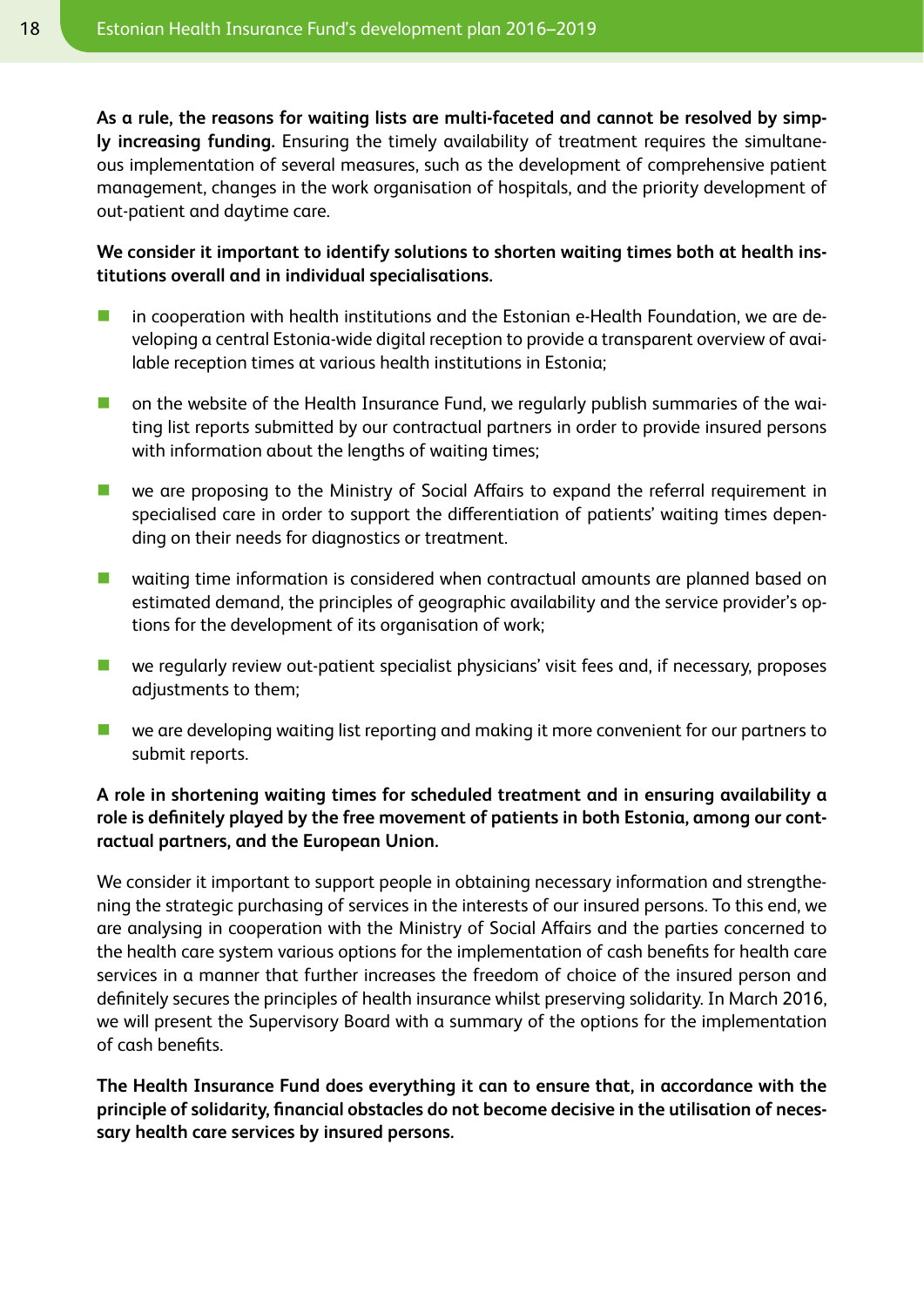Cost-sharing should help to avoid unreasonable consumption and give health care services value and helps to control costs. That said, it should not be a barrier to receiving necessary care. We consider it necessary to analyse whether the existing central cost-sharing for drugs and dental care should be distributed more proportionately among various services, medical equipment and drugs. We have started work to identify the best solutions for implementing it and, if possible, will utilise the results of the analysis to be completed by the National Institute for Health Development (TAI).

- $\blacksquare$  we consider it important primary care to continue to be free of charge for insured persons to provide everyone with access to the health care system without any financial barriers;
- $\blacksquare$  the availability of specialised care and nursing care should be ensured without placing people at risk for poverty. That said, it is important for the existence of the visit fee to provide an incentive to consider whether a health issue should be addressed by the family physician at the primary level and their team;
- $\Box$  cost-sharing for drugs should not be an obstacle to the use of a necessary drug. We consider it important to continue activities in the area directed at reducing avoidable cost-sharing. To this end, conditions should be created for patients to be able to use attractively priced drugs – writing of prescriptions based on the active substance, availability of options in pharmacies and patients' awareness are areas that the Health Insurance Fund with its partners can and intends to influence also going forward.

**Treatment in the Member States of the European Union is an important option for the insured persons of the Estonian Health Insurance Fund to receive quality health care services outside Estonia, with the patients' rights directive significantly expanding options for reimbursement for treatment provided in in the Member States of the European Union.** We have already created options for taking over the obligation of paying a fee for treatment based on applications in case of scheduled treatment for those services that are indicated but that cannot be provided in Estonia and, if there is preliminary permission, options for applying for the take-over of the obligation of paying a fee for scheduled treatment in case of scheduled treatment for those services that cannot be provided in Estonia within a medically justified time limit, considering the person's health status and the prospective course of disease.

**Insured persons now have access to the option of being financially reimbursed for these services provided in another Member State of the European Union under legislation and a price list established in Estonia.** We address these cases based on the health status of the patients concerned. Options for receiving treatment outside Estonia, along with information on the reimbursement of treatment costs, are updated on the website of the Health Insurance Fund continuously. We are informing Estonian health care service providers about the options for the availability of treatment abroad on an ongoing basis. To create faster solutions for the reimbursement of services for insured persons, we are participating in the transition to electronic data exchange for social insurance information in the Member States.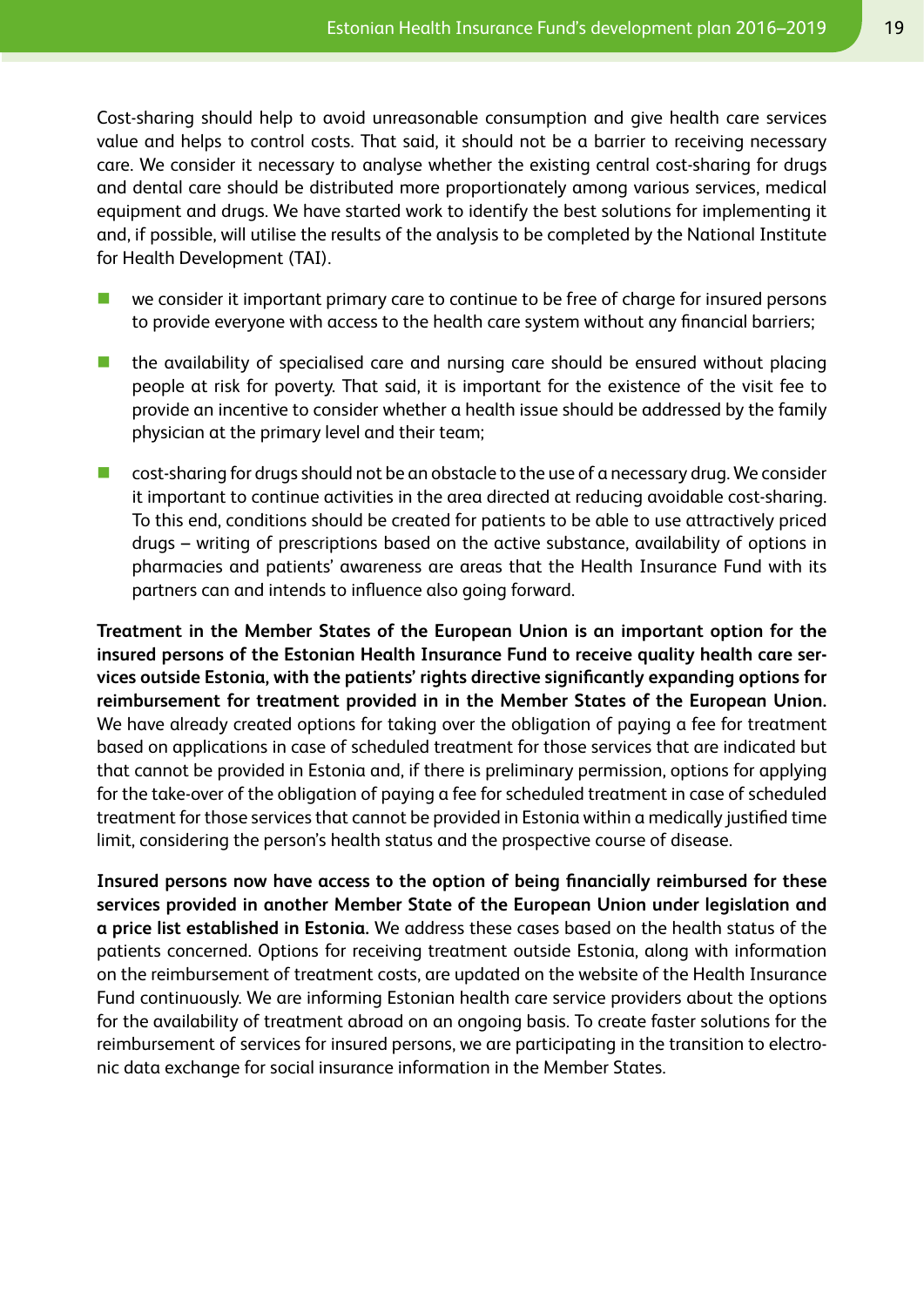# **b) Health Insurance Fund's partners: strategic purchasing and contracts**

The Health Insurance Fund concludes treatment funding contracts (RRL) subject to updated general terms and conditions for a term of five years with all the family physicians working with practice lists and the hospitals in the Hospital Network Development Plan (HVA). Other contractual partners are selected by the Health Insurance Fund based on the principles laid down in legislation and by applying similar general terms to all its partners when concluding partners. Selection partners' roles is biggest in dental care and nursing care (including home nursing). We consider it important for our contractual partners to be selected on unambiguous terms and for this selection to ensure the availability of quality services for our insured persons.

The amount of other funds intended for health insurance is determined annually by the health insurance component in the social tax received by the Health Insurance Fund. Application of the principles of geographic availability in addition to out-patient specialised care also in other types of treatment and analysis of demand by insured persons in counties contribute to the more uniform and optimum utilisation of health insurance funds.

Analysis and disclosure of data on health care services provided to insured persons increases the transparency of the health care system. Furthermore, feedback provided to our partners enables them to engage in self-analysis and thereby adjust their work organisation and care activities if necessary. As a result, we consider it important to increase the availability of information related to care activities and quality to both the public and our partners whilst ensuring the comparability of data and non-detection of individual treatment cases.

The main issue in the national solidary health insurance provided by the Health Insurance Fund is strengthening the concept of strategic purchasing. Strategic purchasing has to support more patient-centred and comprehensive care arrangements based on the assessment of treatment quality, patients' freedom of choice and effective use of resources as well as support the necessary investments in Estonia's health care system based on independent service providers. In this, greater importance attaches to knowing the international best practice and analysing options for its implementation in Estonia.

### **1) EHIF's partners provide insured persons with necessary assistance**

*Through the terms provided for in the treatment funding contract and the amounts of funds agreed, the Health Insurance Fund provides insured persons with the availability of necessary quality health care services in general, specialist and dental care as well as in in-patient nursing care and home nursing. In 2014, a new contract period began for the HVA's hospitals and selection partners in specialised, independent in-patient nursing care and home nursing. In 2015, a new contract period began in general medical care and for dental care selection partners.*

**To ensure the timely availability of health care services, a well-functioning primary system is critical,** and we consider it very important to support its development through the performance of contractual obligations, funding incentives and substantive feedback.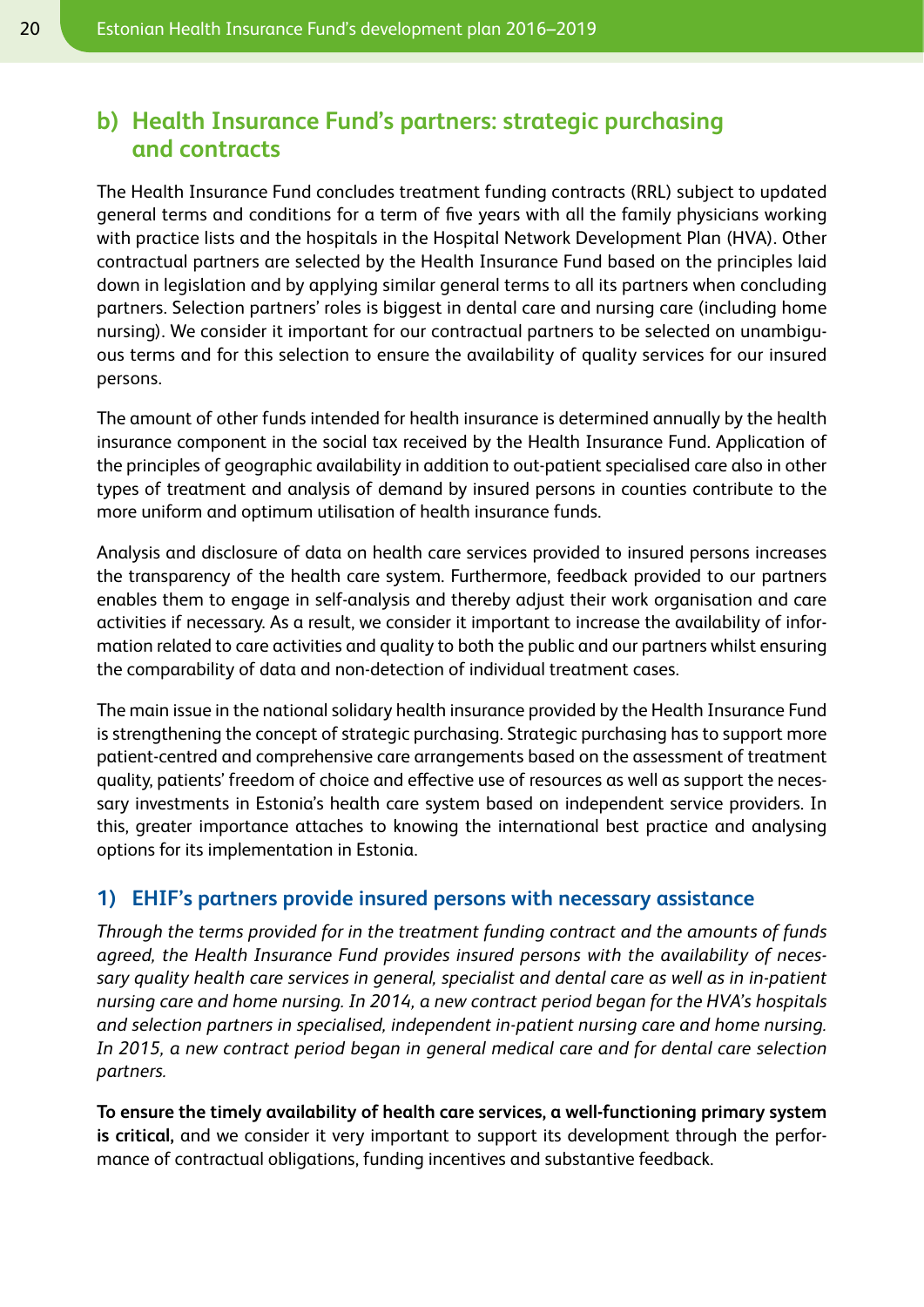- $\blacksquare$  we are cooperating with the Ministry of Social Affairs, Health Board and other the parties concerned to develop a comprehensive system of primary health centres and, if necessary, review the funding principles;
- $\blacksquare$  we support greater control of family physicians in diagnosing and treating disease by financing for family physicians consultations of specialist physicians on the terms agreed through the health information system (TIS);
- $\blacksquare$  we attach importance to the increasing role of nursing activities and to the review of the division of labour between physicians and nurses in comprehensive patient management;
- $\blacksquare$  at the primary level, we attach importance to a combined funding model, since different payment methods (including capitation fees, payment of basic costs, research and action funds) offset potential risks that an individual payment methodology may create;
- $\blacksquare$  for patients to be examined better already at the primary level, the list of the services of the investigation, therapy and action funds should be expanded, and one prerequisite for which is coming to an agreement on the concept for health centres and allocating the relevant resources.

**The plan is to increase that component in the quality system which assesses specifically the quality of treatment, that is, the outcome of work at the primary level (performance indicators).**Our objective is to achieve the best possible health outcome with the quality system for the insured person as an individual and, in aggregate, for society overall. The quality system should create the incentive for ensuring the monitoring of chronically ill people specifically at the primary level, so that savings in specialised care are generated by it. Standards have to be set by clinical and operational guidelines prepared with our assistance, the implementation of which can be definitely enhanced by including relevant indicators in the quality system. In the longer term, the quality reward should be linked to the more effective utilisation of the health care services budget.

**To ensure the uniform availability of quality health care services for all insured persons, the Health Insurance Fund concludes contracts with hospitals and other health institutions based on defined principles.** The Hospital Network Development Plan (HVA) defines in Estonia 19 strategically important hospitals that make up a network covering the entire country. The objective for the HVA is to ensure in particular the uniform availability of urgent and also scheduled medical care. To this end, the Health Insurance Fund is required to conclude framework agreements for funding health services with the hospitals under the Hospital Network Development Plan for 5 years. The framework agreement will be in effect through the end of 2018, whereupon a new framework agreement will need to be concluded. In addition to the hospitals in the Hospital Network Development Plan, the Health Insurance Fund may conclude set-term treatment funding contracts also with other service providers in order to ensure the better availability of health care services to residents, which also strengthens the effectiveness of the health care system and provides the insured person with increased options. To identify additional service providers, competitions for selection are organised and contracts are concluded for 4 years under uniform principles. The same service quality and availability requirements apply to both hospitals and other health care service providers of all our contractual partners covered by the Hospital Network Development Plan.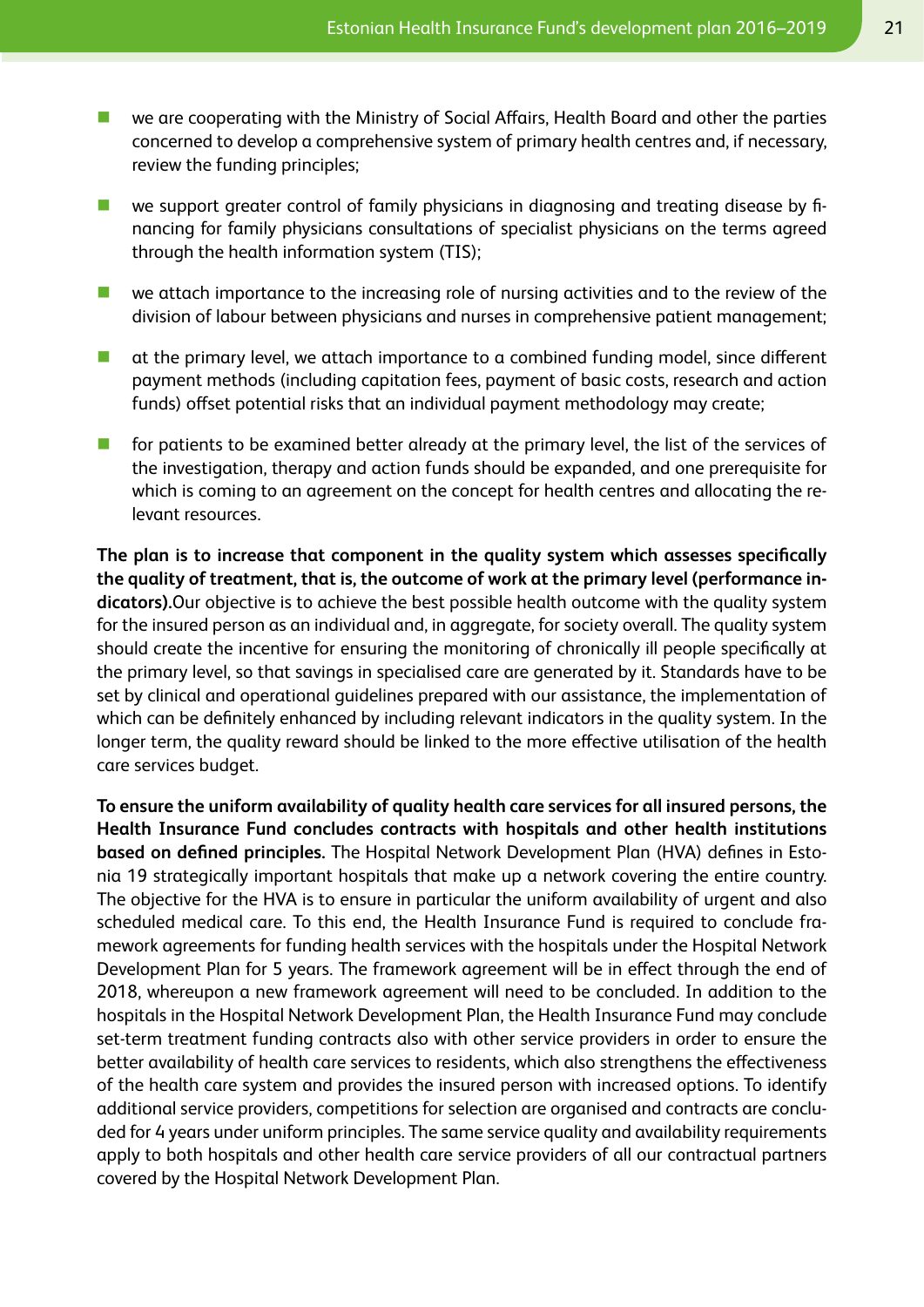In cooperation with the Ministry of Social Affairs, **principles will have to be prepared in 2016 for the development of the structure of the Estonian health care services market and the selection of contractual partners for the Health Insurance Fund in the longer term,** and given the expiry of the HVA regulation in 2018, in 2016 the Health Insurance Fund will prepare and submit to the Supervisory Board for its discussion reviewed principles for the process of the selection of contractual partners not in the HVA, including for the equalisation of the duration of contracts, and an updated version of the general terms of the contract for the funding of specialised care and nursing care.

**In 2014, the principles of funding children's dental care, nursing care and specialised care were updated and modernised in treatment funding contracts. In 2015, the Health Insurance Fund will continue to develop the principles for nursing care and specialised care:**

- $\blacksquare$  analysing and, if necessary, supplementing the principles for funding emergency departments and emergency care;
- $\blacksquare$  analysing and, if necessary, supplementing the principles for DRG-based financing;
- $\blacksquare$  analysing and, if necessary, supplementing the principles of flexibility for the financial monitoring of a contract;
- $\blacksquare$  analysing and, if necessary, supplementing the principles for financing in-patient nursing care based on the patient's needs, with the priority in home nursing being the development of strategic purchasing and the expansion of the provision of home nursing services to the primary level;
- $\Box$  analysing in-depth the various components in the costs of a treatment case across specialisations and treatment types with the aim of harmonising the average cost of a treatment case;
- $\blacksquare$  analysing options for shifting from purchasing on a treatment case basis to purchasing availability and care quality in the longer term;
- $\blacksquare$  by piloting the implementation of cash benefits as an additional option.

**Need, resulting from a person's health status,** for using health care services with respect to which the Health Insurance Fund takes over the obligation of paying a fee according to the procedure and extent stipulated by law. To ensure the equal availability of services, in planning treatment funding contracts we annually assess demand among insured persons for specialised care services in Estonia's counties. The principles of geographic availability determine in which specialisations services are purchased by us in various locations in Estonia. Over the next few years, the priorities will include:

- $\blacksquare$  development of the analysis methodology concerning demand for health care services in counties as an input for budget planning;
- $\blacksquare$  development of the analysis methodology concerning demand for health care services in counties for general medical care and prevention;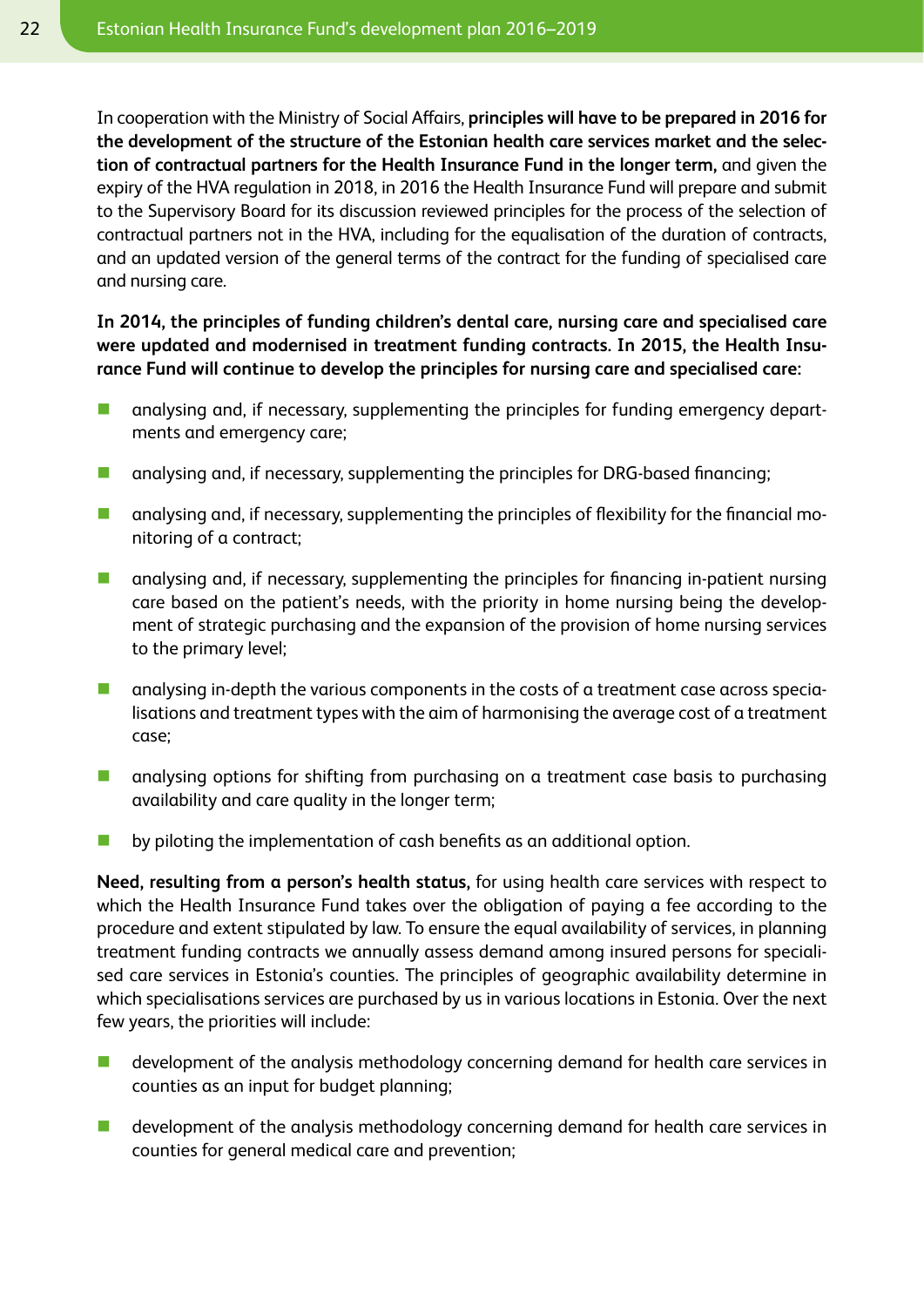- n regular review and development of the principles of geographic availability;
- $\blacksquare$  consideration of the principles of geographic availability and of waiting times information in planning contracts for specialisations and types of treatment and in shaping the purchasing strategy.

### **2) Development of pricing and payment methods for services**

*The payment methods and pricing used by the Estonian Health Insurance Fund as the biggest purchaser of health care services should incentivise health care service providers to increase the cost-effectiveness and consistency of the quality of the diagnostic and treatment processes. Various payment methods provide health care service providers with various incentives, and accordingly it makes sense to combine them. We consider it important to continue developing various payment methods allowing for the developments in the health care system and supporting increasing patient-centred care arrangements and using treatment methods that are more economical for the patient.*

*For in-patient specialised care and day surgery, we utilise case-based payment. For the more effective utilisation of health insurance funds, we consider it important to purposefully support the further development of daytime care that is more economical for the patient. Furthermore, more thorough analysis makes it possible to forecast and plan more accurately and to purchase necessary service more strategically than to date.*

**As a basis for pricing services, we use the pricing methodology introduced by regulation of the Minister of the Social Affairs establishing the rules on what funds and costs are considered in the standard price and on how reference prices are calculated.** The methodology is based on activity-based costing whereby the calculation of the price of every service requires first a description of the activities needed for providing it and then the linking of the activities with the people and resources required by them.

The objective for the methodology is the optimum cost of health care services for the establishment of the prices of health care services. Optimum price, in turn, provides an incentive for providing patients with the right quality services, keeping in mind the reasonable utilisation of health insurance funds. In order to assess the appropriateness of the methodology and the relevance of the objectives, an external expert analysis was commissioned in 2014. The analysis also put forward several suggestions for the development of the existing system.

 $\Box$  as the main purchaser of health care services in Estonia, we are developing the methodology and technical solutions for the calculation of specialised care reference prices for health care services, considering the results of analysis of the services pricing methodology and keeping in mind, among other things, the clarity and simplicity of collecting inputs and the effective use of underlying data for the identification of an optimum price. To this end, we have commissioned a follow-up analysis in 2015 in order to ascertain what comparison methodology to use for selecting the input for calculating prices and whether the input for calculating prices could be changed in a simpler way by utilising components that change automatically. We have started longer-term activities to develop comparison method options for setting optimum cost levels to ensure also the comparative analysis of segments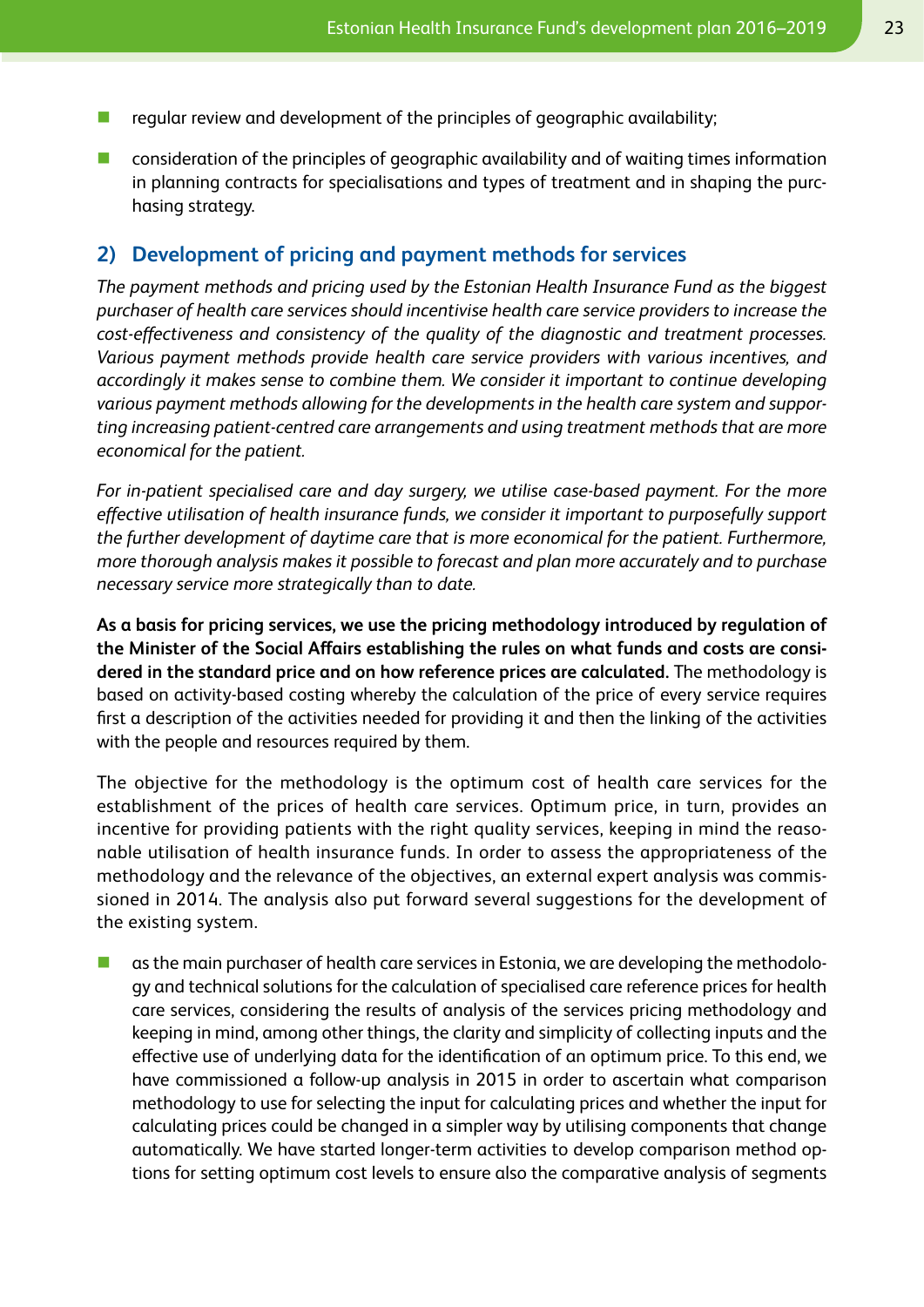subject to the action of strong market mechanisms and to consider them, as a result, in pricing and the procurement in a duly argued manner;

- $\blacksquare$  in cooperation with the professional society and service providers, we are updating the prices of out-patient nursing care on the basis of the requirements in specified in legislation and service providers' organisation of work. Furthermore, we consider it a priority to develop a consistent instrument for the assessment of the need for nursing care in cooperation with a professional society and to then differentiate the price of a day in bed under in-patient nursing care based on the need;
- **n** describing services requires specialist knowledge. In addition to close cooperation with representatives of specialisations, we continue to consider it important to involve members of the Estonian Hospitals Association and other service providers in pricing. At least one regional hospital, one central hospital and one general hospital should be represented, and, if possible, one selection partner should be involved;
- $\blacksquare$  when it comes to updating prices for health care services, the key issue is strengthening cooperation among the parties concerned, physicians' knowledge of resources used on the one hand and the Health Insurance Fund's employees' knowledge of methodology and price calculation principles on the other;
- **n** assessment of health technologies provides support for an objective decision to ensure the best treatment options for the insured person. The objective for cooperation and analysis is to provide all the insured persons with modern health care services;
- $\blacksquare$  we support the development of the Estonian centre of excellence for the assessment of health technologies to be able to draw on the independent comparative assessment of the effectiveness and cost-effectiveness of the provision of services when making funding decisions.

**As the biggest purchaser of health care services, we consider it important for prices of health care services to be consistent with the optimum cost structure needed for the provision of services to ensure balance among specialisations and incentive mechanisms to support the provision of quality modern health care services for patients.** The Health Insurance Fund continues its annual review of service descriptions in cooperation with professional associations and hospitals. Since the development of medicine is rapid, we consider it very important for applications submitted annually for new health care services to be reviewed by professional societies, in addition to the specialisation-based review of the list of health care services, in order to update the range of services reimbursed by the Health Insurance Fund whilst ensuring the optimum use of the health insurance funds.

- $\blacksquare$  we are increasing the transparency, involvement and flexibility of the mechanism ensuring the rule-based and evidence-based modernisation ensuring cost-effectiveness by analysing and updating the existing methodology and its implementation and by publishing on the website of the Health Insurance Fund proposals submitted for changes to health care services and materials related to processing them;
- $\blacksquare$  in cooperation with professional societies, we prepare and update the coding quidelines to support the use of the list of health care services and notify our partners about the changes to be implemented;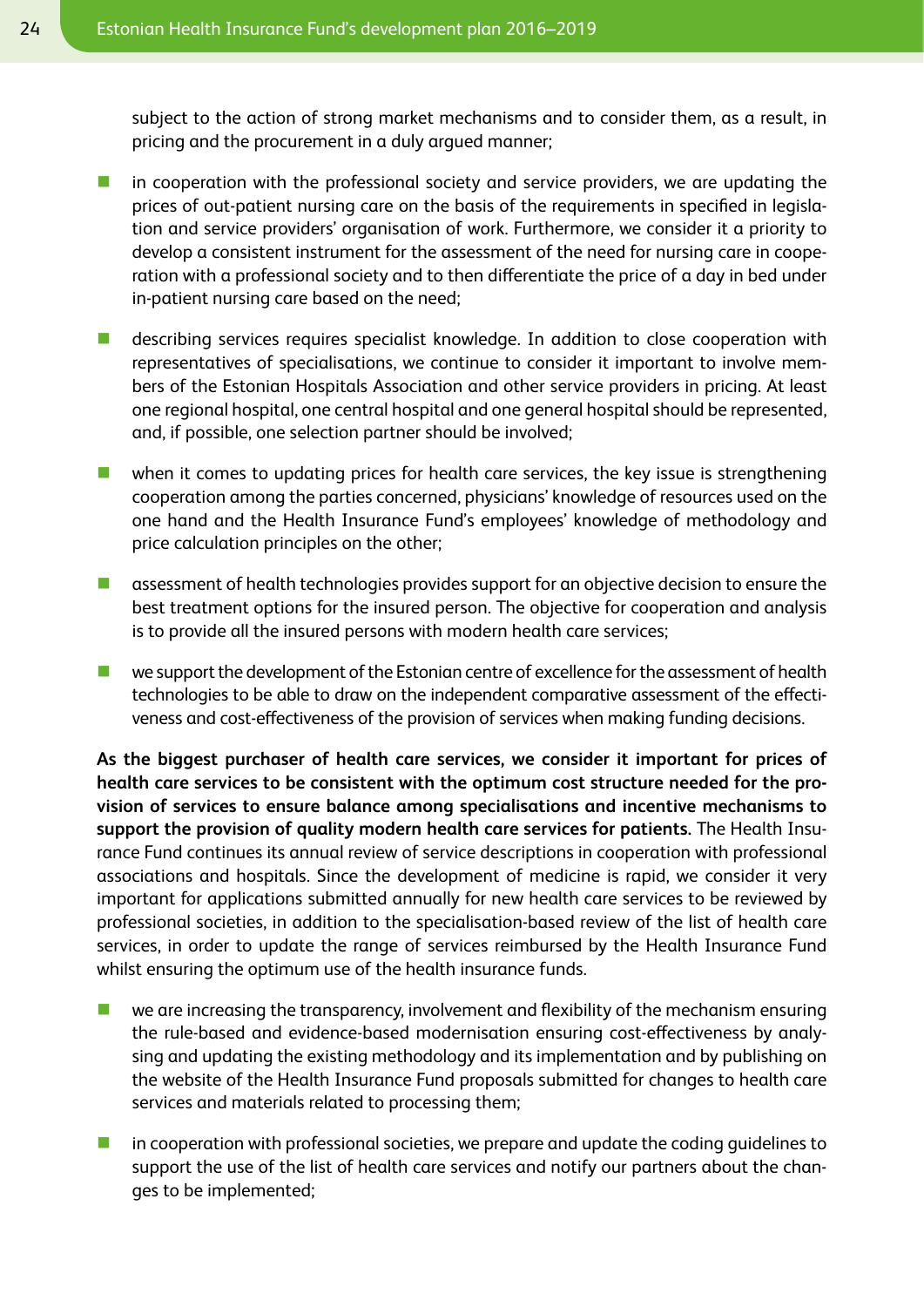- $\blacksquare$  we are analysing broader options for the utilisation of the DRG system to strengthen strategic purchasing and assessing the possibility of implementing episode-based funding; we have commissioned an audit of the methodology of DRG in order to improve our price calculation methodology;
- $\blacksquare$  we are analysing and considering options for increasing the link of the funding principles to the effectiveness and quality of treatment, thereby supporting the comprehensiveness of the treatment process in all types of treatment. In this respect, we consider the establishment of quality indicators and regular measurement a prerequisite.

**We are developing pricing and funding principles at the primary level to support care quality in order to support the role of the family physician system and increasing responsibility in the health care system overall** and the development of the coordination of cost-effectiveness and treatment. In cooperation with family physicians, we continue to develop the quality premium system to ensure the best health outcomes for insured persons. With the addition of new quality indicators, we are increasing the share of the quality premium in funding.

# **3) Regular check-ups and feedback**

*To protect the rights of insured persons, we have strengthened in the treatment funding contract the rules on maintaining waiting lists and are regularly monitoring the availability of services from our contractual partners. A comprehensive update of the supervision of compliance with contractual terms is in progress and will result in information technology developments and updates to the organisation of work.*

*In terms of the quality of health care services, change in the attitudes of stakeholders and active discussion at both international and Estonian levels have been observable recently. Under the WHO's definition2 of health care services quality, it appears that monitoring, assessing and improving health care services quality presupposes broad cooperation among all the parties concerned in the health system. Quality assurance is an important component in t treatment funding contracts, since that which is funded by health insurance should be high-quality in addition to being available. Similarly, it is important to pay attention to the quality of both the resource and the process.*

**In terms of meeting financial conditions in recent years,** the changes made to the treatment funding contracts have transferred the responsibility for meeting the amounts of funds under a contract more clearly to health care service providers, enabling sufficient flexibility in the provision of services. In 2015 and beyond, the priority for the Health Insurance Fund is to:

- $\blacksquare$  standardise the principles for monitoring compliance with contractual terms to ensure the consistent treatment of all the contractual partners of the Health Insurance Fund;
- **n** implement the principles for monitoring compliance with the terms of the treatment funding contract with respect to all contractual partners;
- $\blacksquare$  develop a comprehensive partner management system with the aim of integrating both compliance with contractual terms and communication with partners into a single portal;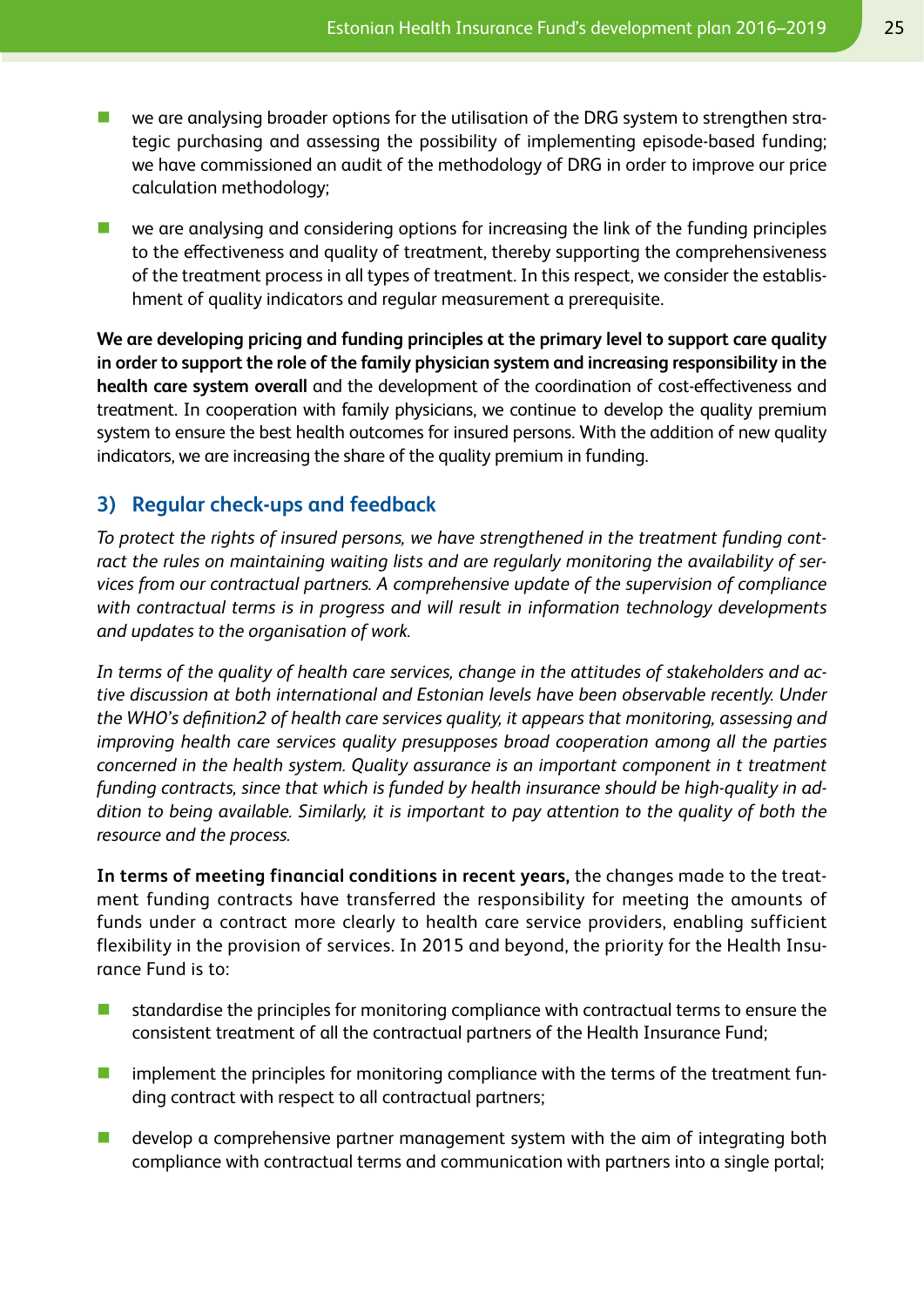- **n** strengthen checks on the performance of contracts during the contract period, distinguishing more clearly the activities in the supervision of contract performance and the activities supporting contractual partners;
- $\blacksquare$  develop targeted regular communication with partners for the achievement of the strategic objectives under the contract in order to provide insured persons with the availability of quality health care services;

**We are developing the system for the feedback provided to our partners.** In addition to the regular statistics provided on the updated website of the Health Insurance Fund, it is necessary to consolidate various feedback formats and reports (including the HVA feedback report) into a single whole, so that our partners are able to obtain all the information about their activities (including compared to the average indicators) from a single portal.

Quality health care services – health care services that meets the patient's needs and expectations, the requirements accepted in the profession and the legislative and ethical principles in society and provides the patient with well-being and the best possible outcome within the bounds of the existing resources.

Electronic feedback to our partners is important; however, it does not replace face-to-face meetings, which allow important topics to be discussed in-depth.

- $\blacksquare$  we are developing a common partner management system for consolidating, monitoring and making information available to the parties concerned;
- $\blacksquare$  we continue to publish feedback to health care service providers by means of activity indicators;
- $\blacksquare$  we continue to provide family physicians with feedback both on the utilisation of the investigation, therapy and action funds and on the quality system;
- $\blacksquare$  we provide information about the international best practice for the improvement of health care quality, that is, in terms of the use of indicators;
- $\blacksquare$  we consider it important to develop facilities and provide support for external the parties concerned active in the area of health care for the implementation of e-training sessions.

### **The Health Insurance Fund has a statutory right and obligation to check the purposefulness of the utilisation of health insurance funds, that is, the quality of the services funded by us and whether they are justified.**

The Health Insurance Fund monitors the initial quality of provided information underlying the payment of health insurance benefits and the performance of contracts regularly through electronic standard checks and reports. In addition, we are actively cooperating with the Health Board, which is performing its obligations under legislation and supervision of operating licenses issued.

**We carry out quality supervision also through clinical audits commissioned from specialists in their areas** and conducted based on the guidelines in the clinical audits manual prepared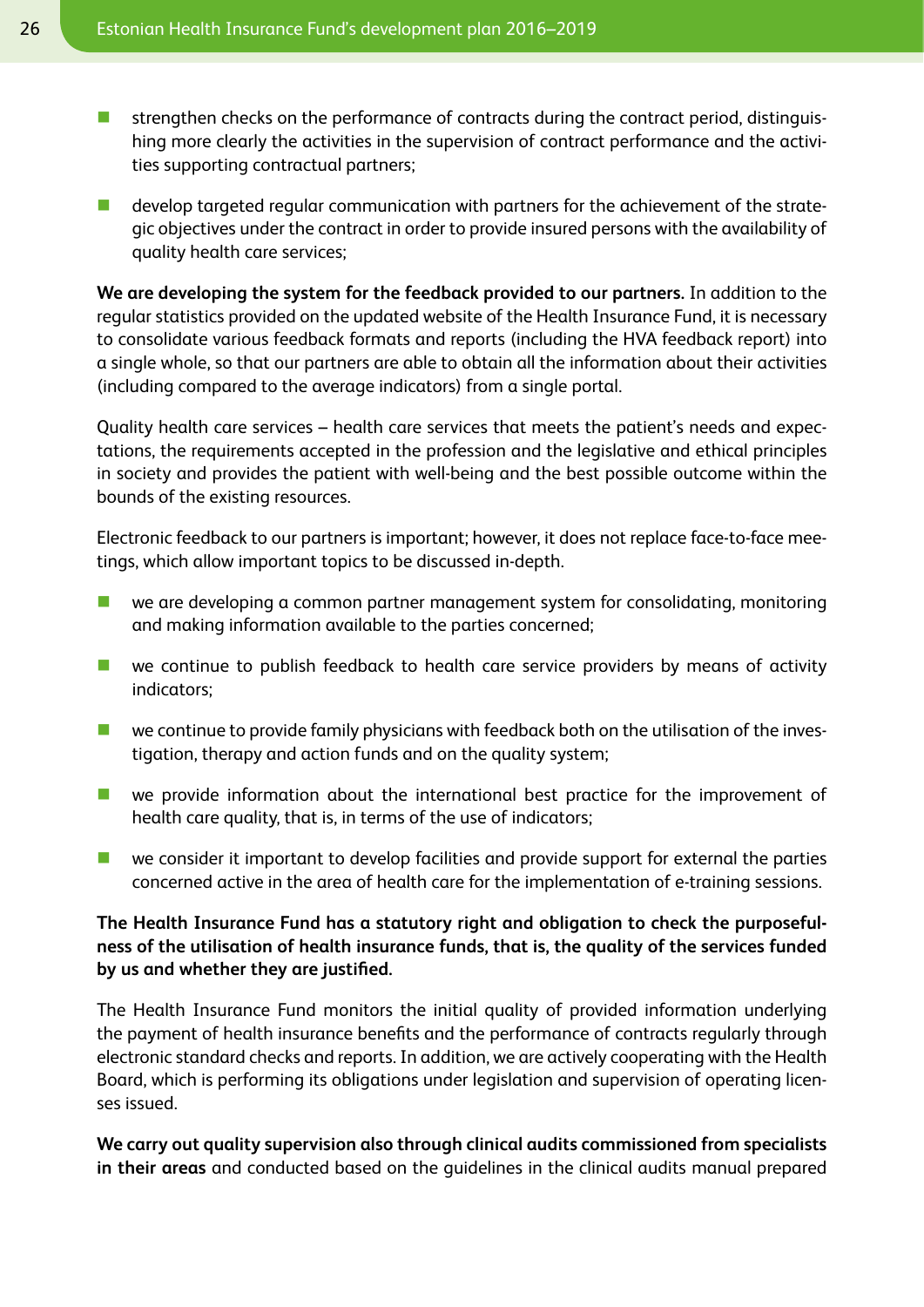in cooperation with the Faculty of Medicine of the University of Tartu. Topics for auditing are selected from treatment variations or results of target choices that have come during the year.

- n we are monitoring and analysing structural appreciation in the performance of contracts on an ongoing basis in order to ascertain the causes and control its unwarranted growth;
- $\blacksquare$  we are developing the system for monitoring contracts in a manner that contributes to a consistent understanding, on the part of the contracting parties, of the expedient utilisation of resources.

# **c) Promotion of the health care system: choices and opportunities**

To support the sustainable development of the health insurance system, the Health Insurance Fund is contributing to the development of the Estonian health system and it also supports the shaping of the health care policy through its expert knowledge. To this end, the Health Insurance Fund is participating actively in the creation and updating of the framework and standards for care quality in Estonia, in the development of the health care system infrastructure and in the work of the structures created for shaping the health care policy. We consider it very important to create and implement a comprehensive quality system in Estonian health care, in which all the parties concerned in the health care system participate.

A uniform health insurance system should provide patients with the equivalent availability of health insurance benefits irrespective of one's place or residence. Its main elements are agreed standards and ensuring compliance with them by all health care providers.

Modern and seamlessly functioning information technology infrastructure is the prerequisite for a patient-centred and effective health care system and creates significantly broader options for improving the effectiveness and quality of health insurance. Health care system infrastructure enables the organisation of speedy administration and data exchange with all the participants in the health care system, providing entitlement-based access to health data. Furthermore, it creates technical facilities for the use of e-applications in health care and national health insurance.

We attach importance to a health care system that promotes innovation and the utilisation of the best international practices and technologies whilst ensuring that a solidary health insurance package is grounded in evidence. To this end, the Health Insurance Fund actively participates in the activities of the working groups of the agreement of good will in Estonian health care, the preparation of the National Health Plan, the programme of promoting capability in health sciences, and other health and health care policy endeavours.

# **1) Quality is the most important priority for assessing services**

*Development of the quality system is one of the top priorities for the Estonian health care system and health insurance, the implementation of which will benefit patients, health care service providers and society overall. We consider it very important to create and implement a comprehensive quality system in Estonian health care, attaching great importance to both standardising the treatment process and the measurement and comprehensive assessment of treatment (process) outcomes. Since 2014, we have been preparing half-yearly summaries of activities and developments in relation to care quality.*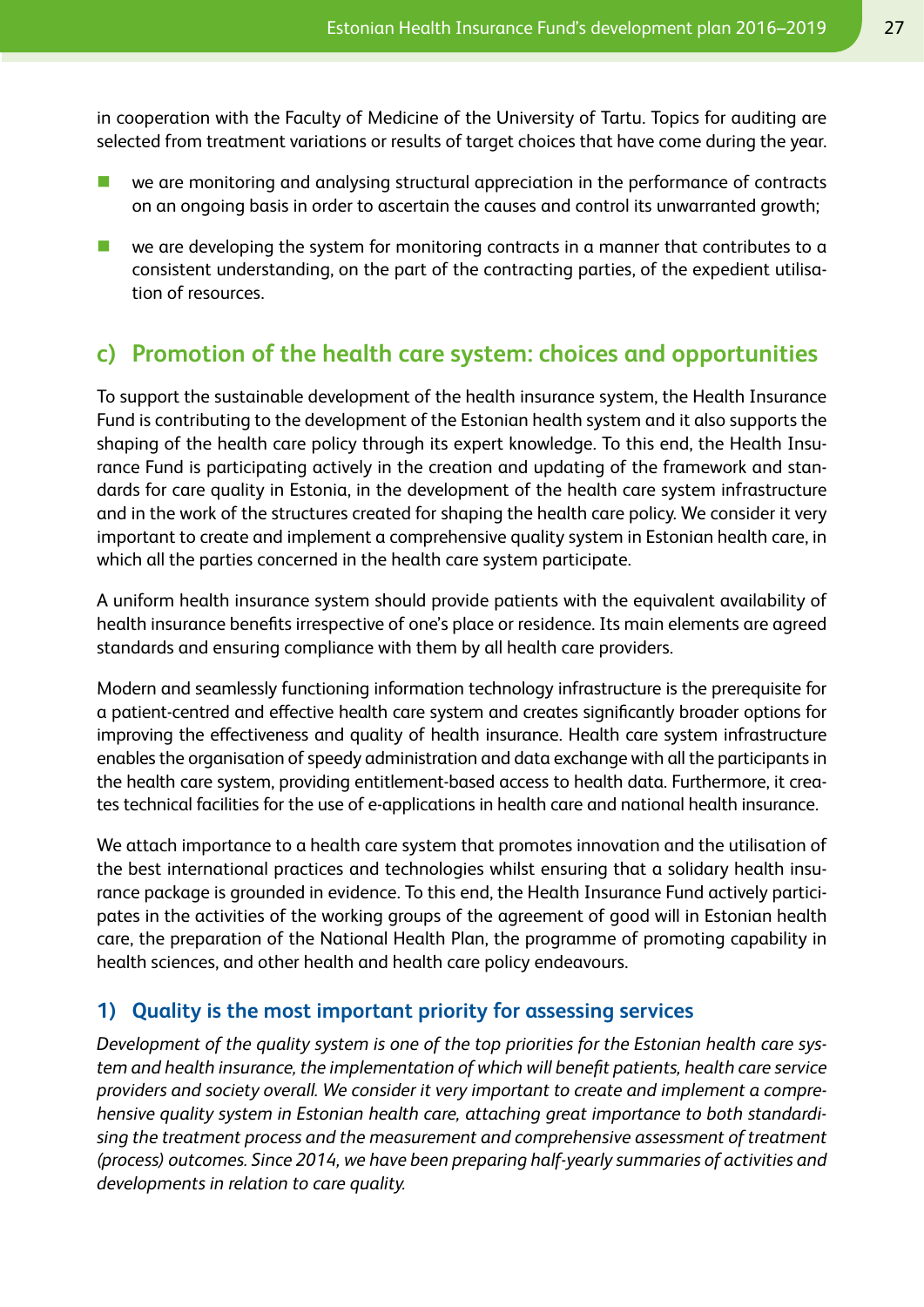*The agreed standards of treatment provide health care professionals with evidence-based guidelines concerning the methods for diagnosing and treating disease and help to make selections from among various intervention methods that affect health, care quality and the utilisation of health care resources. It is important to develop clinical guidelines specific to Estonian, since in addition to data from clinical research, the circumstances and the organisation of health care in the country should be considered. If there are no Estonian clinical guidelines, clinical practice should be based on internationally accepted evidence-based standards of treatment. It is important to utilise for quality assessment also clinical audits conducted by recognised specialists in their areas according to consistent methodology.*

**Given its obligation to purchase quality health care services, the Health Insurance Fund supports** the preparation of clinical guidelines based on common methodology. Topics for clinical guidelines are selected by an inclusive panel under the leadership of the Faculty of Medicine of the University of Tartu, with their potential benefit for the health of residents being the primary consideration. Assessment includes both the number of patients affected by the standardisation of treatment and the number of health care professional to start using the new guidelines. In addition to reaching an agreement on Estonian standards, the process sets specific indicators to be monitored going forward regularly for the assessment of the implementation of the standard of treatment (implementation plan). Detailed information is available on the clinical guidelines website at www.ravijuhend.ee, the development of which we continue to engage in.

In a simultaneous activity, it is important to develop management guidelines to describe the movement of the patient between the various levels of health care.

**In cooperation between the Health Insurance Fund and the Faculty of Medicine of the University of Tartu, there has been created a panel on board of clinical indicators** care quality indicators whose activities aim to develop principles and methodology for selecting indicators to characterise care quality and provide an approval for evidence-based indicators that allow for the local circumstances. The panel on care quality indicators has proposed to professional associations in surgery, obstetrical care, intensive care, neurology (stroke treatment) and oncology to develop quality indicators for the relevant areas to begin to be used as national metrics for assessing care quality. The metrics will be applied at health institutions where the health care services in the relevant specialisation are being provided. Development of indicators win the following specialisations will be consistent.

Based on an analysis by the World Bank, it is planned to introduce shortly indicators to help to assess patient management between various health care levels and ensure that the patient receives necessary treatment from beginning to end. Furthermore, quality indicators are a component in the funding of the family physician system.

**More broadly, the system of indicators characterising health insurance makes it possible to assess transparently and systematically changes in the Estonian health care system and care quality over time and to compared Estonia to other developed countries.** An active interest in this is being displayed by representatives of specialisations, and the Health Insurance Fund has to provide examples and support implementation. In identifying solutions, we will publish the macro indicators and international comparisons of the health care system on our website in 2018 at the latest.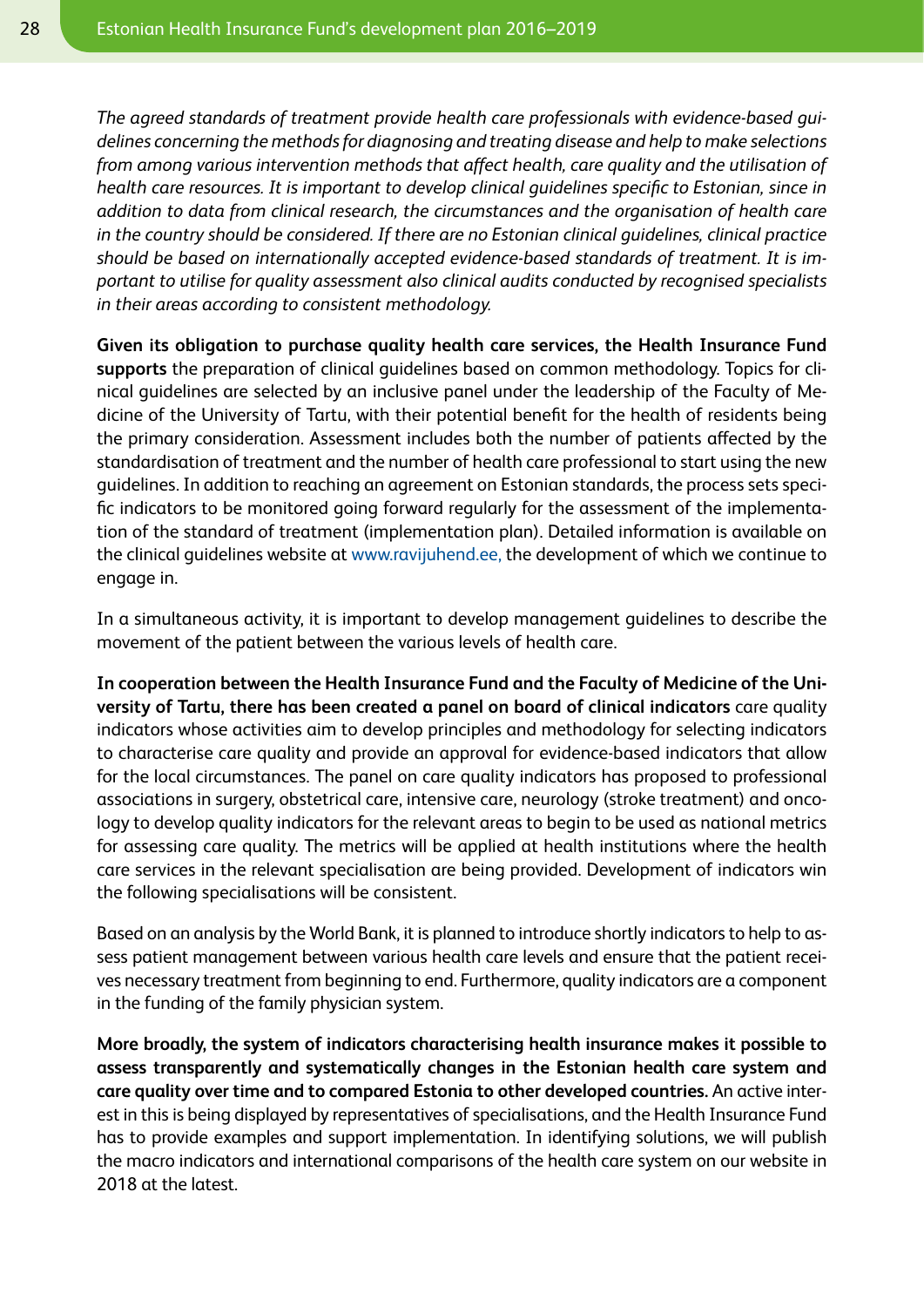- n we are participating in the development of electronic solutions to enable the regular monitoring of agreed indicators via TIS and the analysis and publication of information;
- $\blacksquare$  we are developing the usability of the www.ravijuhend.ee page and using e-solutions concerning clinical and patient guidelines;
- n we provide information about international experience to build broader awareness about the principles of evidence-based medicine.

**The prerequisite for quality treatment is the conformity of health care institutions to the established requirements, so that all the service providers adhere to the same standards.** For the Health Insurance Fund, a contractual relationship presupposes the conformity of the health care service provider to the requirements, as confirmed by the institution carrying out supervision. It is also important for health care service providers to have an agency-based quality system.

**Furthermore, we consider it important to measure results at an optimum frequency, involving various the parties concerned, and to engage in necessary improvement activities.** The regularity of measurement and disclosure of results established under the quality system ensure consistent improvement or the preservation of the desired level. We consider it necessary for the management report in our partner's annual report to address also ensuring care quality and patient safety.

With our partners, we are participating in the **process of developing competence assessment**  and have been involved **in the development of a no-fault liability insurance system** with the aim of helping to register and analyse any complications or treatment errors that may appear during treatment, as a precondition for improving activities.

# **2) IT infrastructure helps to solve many problems**

*Information technology infrastructure is a component in the health care system the purpose of which it is to ensure the achievement of the objectives for the health care system: modern and seamlessly functioning information technology infrastructure helps to ensure the more effective functioning of the health care system, the quality of the health care system and the better availability of medical care.*

*The Health Insurance Fund supports the strengthening of the infrastructure of the health care information system and is involved in the new e-health strategy led by the Government Office, the Supervisory Board of the Estonian e-Health Foundation (ETSA), the e-health focus group of the Estonian Development Fund, and other nation-wide working groups, in order to contribute to the sustainable development of the health care infrastructure. In addition, we are ensuring the reliability and further development of the information system of the Health Insurance Fund (including the digital prescription and health insurance data collections).*

The Estonian Health Insurance Fund considers it important to develop the entire e-health information system comprehensively, as this enables more optimum results to be achieved through a more efficient utilisation of resources. Reciprocal functioning cooperation among all involved persons responsible for and managers of data collection, so that the most efficient, quality and available health insurance possible may be achieved.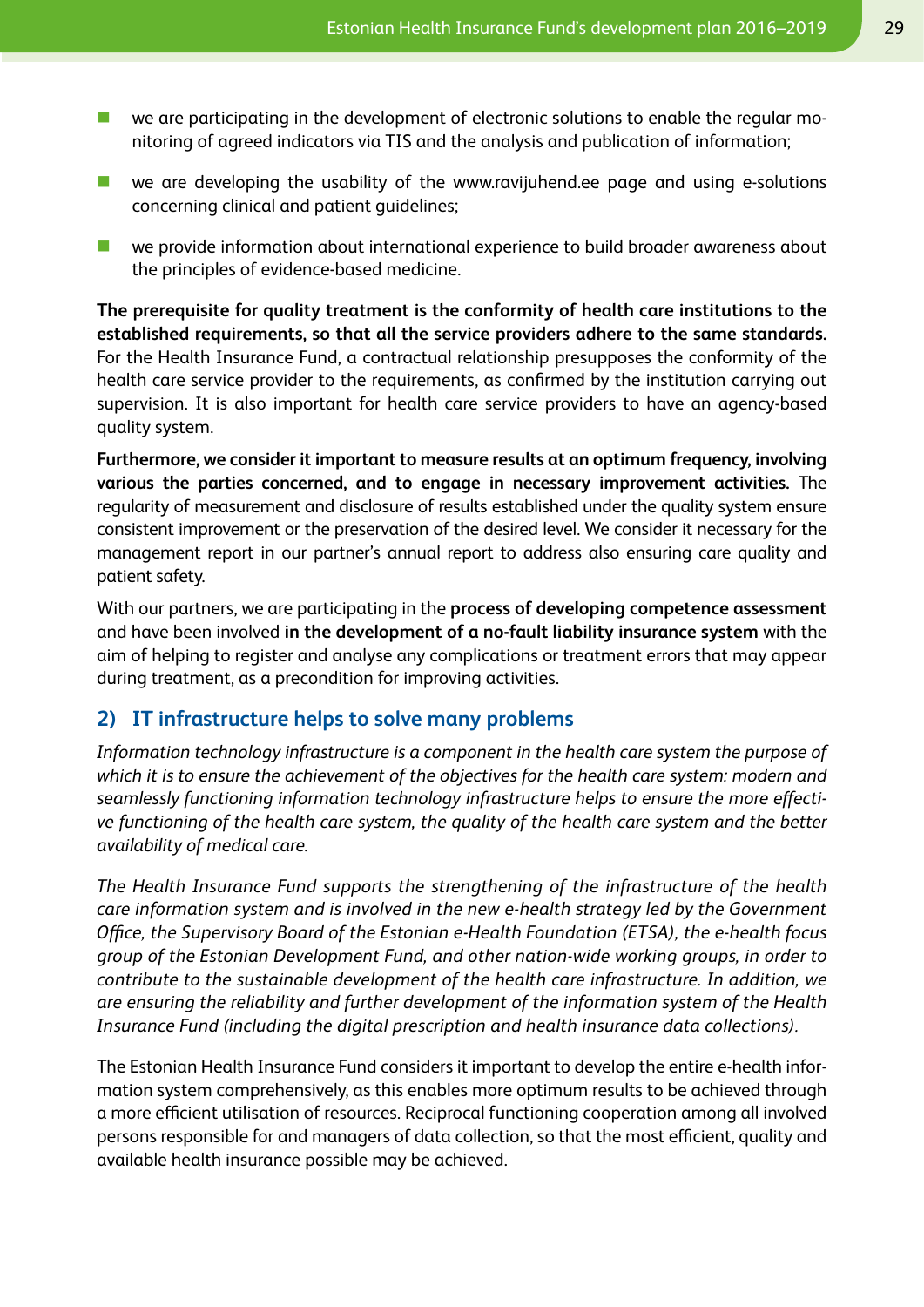**For the Health Insurance Fund, the key projects related to information technology infrastructure are:**

- $\blacksquare$  launch of the digital reception: the first stage has to include the completion of the implementation of the functionality of referrals from the digital reception according to the analysis document approved by the DR steering group;
- $\blacksquare$  consistent development of digital prescription information: we will complete the development project concerning non-authorised drugs, significantly supplement the feedback issued from the prescription centre to the parties concerned (including regular customised reports on the indicators of the share of prescriptions based on active substance and of cost-sharing by patients), introduce within 2016 a service for the assessment of the interaction of drugs for the processes of both prescribing and selling drugs, and carry out development to increase availability and reliability;
- **n** improvement of the process for certificates of incapacity for work: we are launching the e-TVL2 project whose first stage will include analysis of changing the process of the issuing of certificates of incapacity for work for the stage-wise submission of certificates.

**The Health Insurance Fund is significantly expanding the options for the utilisation of the data accumulated in its data collections by providing insured persons and its partners with the most extensive possible access that is nonetheless justified whilst ensuring the maximum protection of data as stipulated by law.**

# **3) Continued development of the health care policy is important also for the Health Insurance Fund**

*A consistent health care policy with clear objectives and targets is the prerequisite for the seamless functioning of the health care system. Within its jurisdiction and competencies, the Health Insurance Fund actively participates in shaping the health care policy in order to incentivise the health behaviour of insured persons and support the development of a sustainable health care system that provides high-quality medical care, allows for the insured person's freedom of choice and ensures the comprehensiveness of the treatment process. We consider it important to support a health care system that promotes innovation and the utilisation of the best international practices and technologies on the one hand and that ensures that a solidary health insurance package is grounded in evidence on the other hand. We are cooperating with all the stakeholders and authorities to strengthen various components in the health care system to provide insured persons with better services.*

### **A cooperation agreement of good will consolidates the potential to enhance and improve the Estonian health care system through the objectives set.**

**The Health Insurance Fund participates in the activities of the sustainability working group at the primary level,** where one of the priorities is the funding of health centres at the primary level and the development of a model of effect. In case of health centres at the primary level, we are guided by a view of the services provided, that is, for us the concept of health centres at the primary level means the family physician and their team and the services provided by them. In planning our activities, we consider it important for the insured person to be provided with quality assistance and integrated treatment process.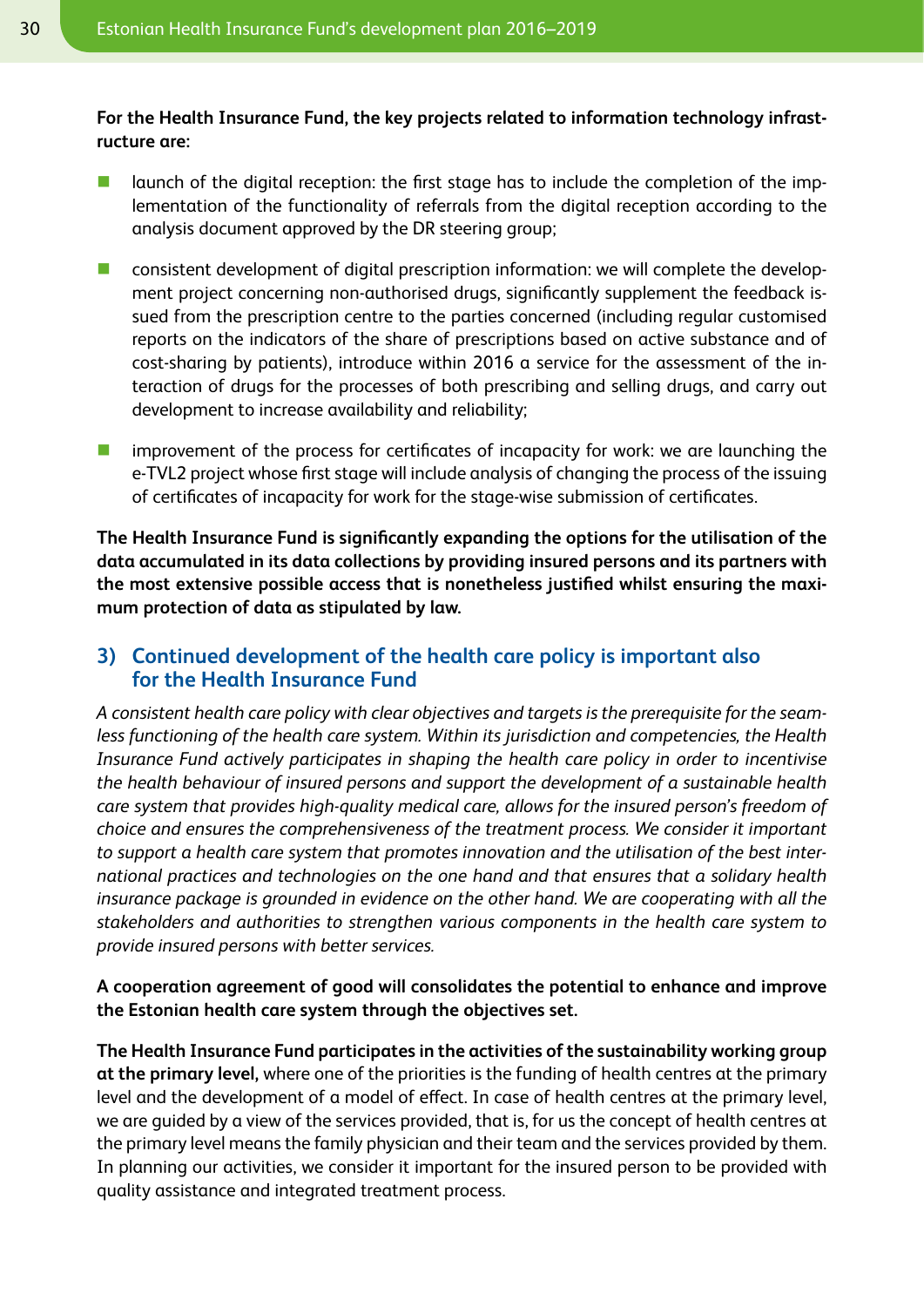We are participating in the development of the integrated services provision model for children's mental health and, if necessary, will update the funding principles that support integrated functioning.

## **The Health Insurance Fund supports the process of networking the HVA, initiated by the Ministry of Social Affairs, to**

- strengthen strategic purchasing;
- **n** ensure the provision of services of higher quality;
- n and make more efficient use of health insurance funds.

The Health Insurance Fund is analysing in 2015 the impact of networking on the HVA, planning HVA contracts based on the networking principles and supporting the preparation of legislation related to networking and awareness-raising among its contractual partners.

**The Health Insurance Fund is involved in the preparation of the National Health Plan (RTA) as the framework document for Estonia's health policy and in the implementation of measures thereunder in order to ensure the consistency of the objectives and development plan of the EHIF with the objectives and common framework of the national health care policy. In the light of the above, the Health Insurance Fund contributes to the achievement of the objectives of the RTA in the following areas in particular:**

- $\blacksquare$  healthy development of children providing incentives for behaviour that reduces health risks through services directed at children and the young;
- $\blacksquare$  development of the health care system through activities to raise patients' awareness, preventive activities and activities to assess health care services and develop their quality.

# **4) All stand to gain from international cooperation**

*The Health Insurance Fund attaches importance to cooperation with the Member States of the European Union and international organisations as well as with other countries to share experience in the organisation of health insurance and to thereby strengthen health insurance.*

**The Health Insurance Fund Closer pursues closer cooperation with the World Health Organization and the World Bank at the international level and partners in the OECD's activities. As a member of the European Association of Mutual Benefit Societies (AIM), we have a say on matters related to health care in Europe.** From the EHIF's point of view, it is important to also support an organisation of health insurance in the European Union and internationally that supports the insured person's responsibility for their health, ensures high-quality and available medical care and is financially sustainable in the medium and longer terms..

**Bilateral partnership and cooperation with other countries have been the cornerstone for the Health Insurance Fund's external communication for years.** We have endeavoured to provide the best know-how with respect to building the health insurance system and ensuring its functioning and have also ourselves been accumulating the best practices to be used.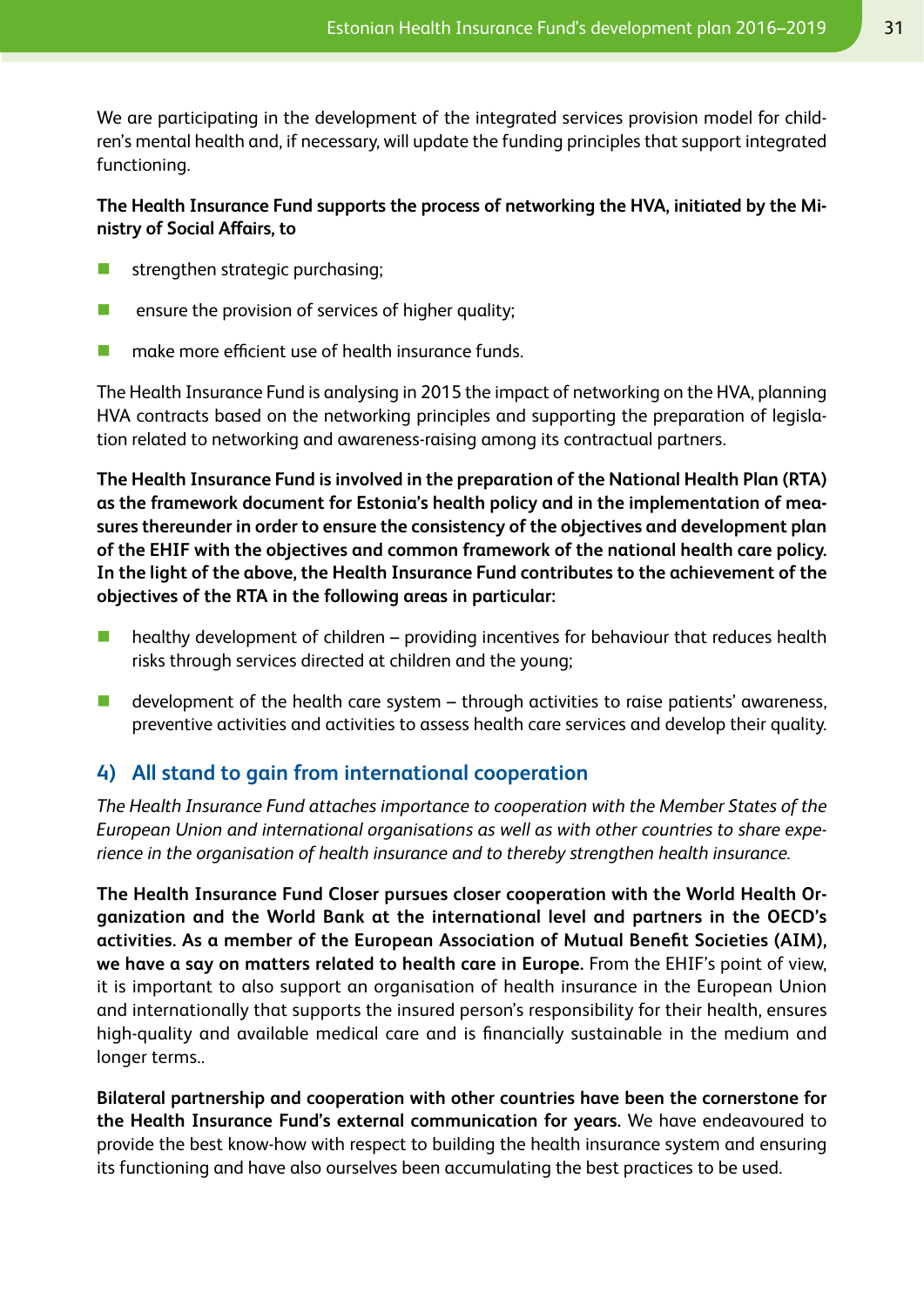- **n** the closest cooperation partners of the Health Insurance Fund are the relevant organisations in its neighbouring countries (Finland and the Baltic States). The objective for regular cooperation is information exchange about health insurance and the changes occurring, matters related to the provision of services to insured persons in neighbouring countries (including analysis of options for exchanging health data) and the implementation of the European Union directive on the free movement of patients;
- **n** as part of the general objectives for Estonia's development cooperation, the EHIF has concluded with the Health Insurance Fund of Moldova a memorandum of cooperation for an indefinite period. Under the memorandum of cooperation, the plan is to continue to provide experience and support of the Estonian Health Insurance Fund for the development of Moldova's health care system and health insurance.

# **d) Sustainable development of the organisation**

We consider it important to continuously develop the organisation to ensure the proper functioning of solidary health insurance. In its activities, the Estonian Health Insurance Fund is transparent and open and, through communication, ensures people's awareness and understanding of what it does and why.

We have updated our performance and risk management processes, so that the Health Insurance Fund's development plan is reviewed and updated annually. The development plan is now an important basis for the preparation of the Health Insurance Fund's annual work schedules. All the tasks reflected in the work schedules help to meet the strategic objectives related to the strategic activities of the organisation. In risk management, we have committed to describe annually the risks relevant for all the processes and develop activities for mitigating them.

### **In developing the organisation, we are guided by the main values of the Health Insurance Fund:**

**Progress** our activities are directed at the continuous and sustainable creation of development opportunities in the health care system, which is possible thanks to competent and loyal employees committed to results.

**Consideration** we are open and make decisions transparently, considering the various needs of insured persons.

**Cooperation** we maintain a working environment of trust within the organisation and in our relations with our partners and customers.

Development of the organisation is a systemic whole where attention needs to be paid both to reviewing the structure and improving the organisation of work and to modernising the developments in human resources management.

In providing health insurance, the financial sustainability of the system, business continuity and the security of information systems are critical for the Health Insurance Fund in order to ensure the security of, among other things, data collections and the protection of personal data contained therein.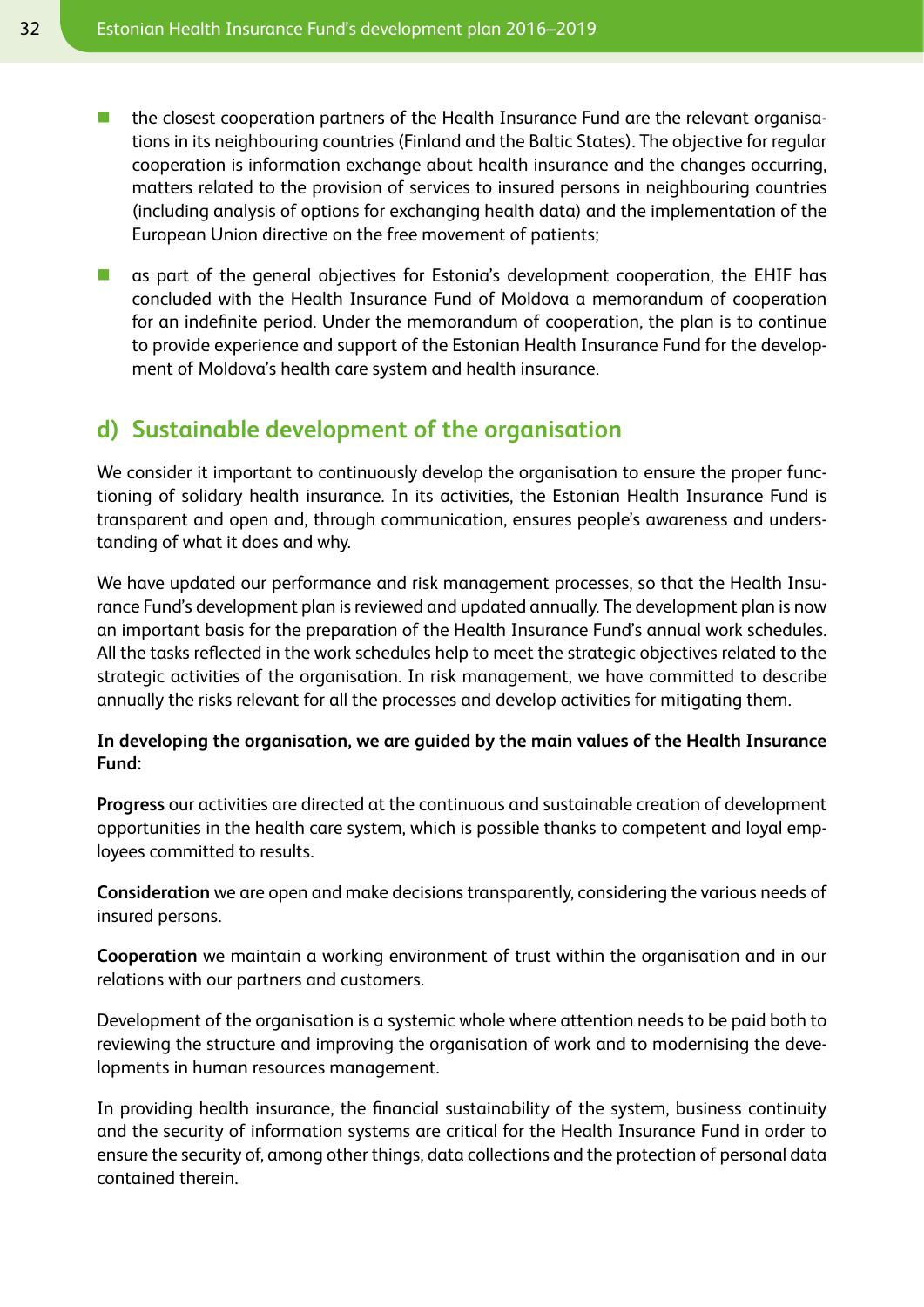## **1) Health Insurance Fund's employees are competent and developmentoriented**

*The principles of human resources management should support the achievement of the objectives under the development plan for the Health Insurance Fund, are oriented towards cooperation and aim at creating and maintaining a working environment that promotes personal development and taking responsibility among employees as well as long-term employment relations build on trust. The basis for well-functioning employment relations includes trust and clarity in mutual expectations and possibilities.*

*The Health Insurance Fund has introduced requirements with respect to conflicts of interests,*  laying down the code of conduct for the employees of the Health Insurance Fund, ensuring their *awareness with respect to corruption prevention and helping to prevent the employees from performing their duties in the event of a conflict of interest. The above rules have been endorsed also by the Members of the Supervisory Board of the Estonian Health Insurance Fund. The declarations will be kept and the accuracy of the information presented therein will be checked from 2015 to 2017 by the auditing firm /AS PricewaterhouseCoopers Advisors.*

**In human resources management, we attach importance to flexible employment arrangements** to enable employees to combine their working and family lives in the best way possible, providing management and a working atmosphere that are positive, open and based on mutual respect.

**The pay system and value package have to be intelligible to the employees, fair internally and competitive externally. A foundation is created for fair and justified pay system** by the assessment of positions, ensuring their comparability within the organisation (internal fairness). Assessment is also the basis for carrying out inter-organisational comparisons (external competition level). All positions at the Health Insurance Fund have been assessed, and going forward regular assessment will be conducted every three years. After the implementation of the structural reform, we will conduct an assessment of the new positions.

**Developing its employees' skills, competencies,** and maintaining them is considered important by the Health Insurance Fund. Our point of departure is the premise that coping with work and job satisfaction are highest when the competencies of an employee match their duties. We have started to develop a new competence assessment model, which will become a component in the management of training activities at the Health Insurance Fund, with pilot assessment to take place during development interviews in the first quarter in 2016.

**Development interviews are one element in the management of the Estonian Health Insurance Fund,** making it possible to collect and systematise information from its employees about their assessments of / expectations for their work, working environment. Suggestions received from employees during development interviews and important for the development of the organisation are consolidated into a report for the entire organisation, which provides input for further development activities. The identified training requirement is one of the points of departure for the drafting of the training strategy and plan.

### **The training strategy is a document that directs the development of staff at the Health Insurance Fund**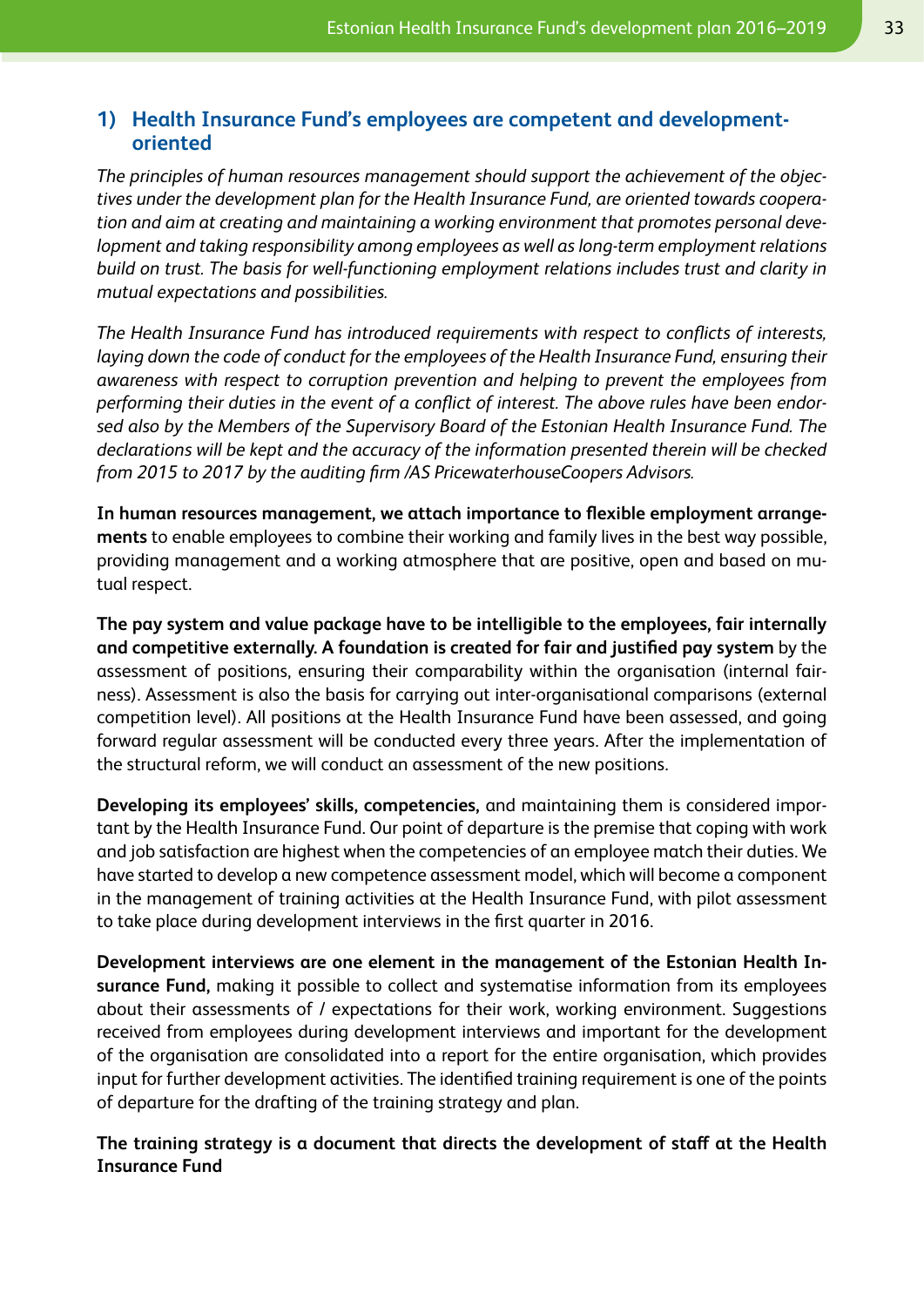The four-year training strategy is reviewed once a year, analogously to the development plan for the Health Insurance Fund. The training strategy underlies the annual training plan of the Health Insurance Fund, which is implemented ensuring the competence of and appropriate professional training sessions for our employees needed in order to provide the pest health insurance. A functioning development and training system creates opportunities for and supports employees' continuous development in accordance with the development vision for the Health Insurance Fund.

## **2) Business continuity and compliance assessment help to preserve a sense of security**

*The organisation of work at the Health Insurance Fund is guided in particular by the need to ensure the effectiveness of health insurance and provide benefits to insured persons. To achieve this objective, the Health Insurance Fund has to, among other things, ensure effective risk analysis and operation of the system also in non-standard situations (risk assessment and business continuity management), regularly assess the conformity of the organisation of work at EHIF to external and internal rules and standards (external and internal audit), and with sufficient regularity conduct more detailed independent analyses of all the main areas of activity. The Health Insurance Fund's services for insured persons and its partners have to be structured on the basis of fault tolerance. The agency is adaptable in a changing environment and supported by its Management Board.*

**The sustainability and fault tolerance of the main processes of the Estonian Health Insurance Fund are ensured by an up-to-date business continuity plan and the continuous testing of its components.** In managing the business continuity process, we implement a comprehensive approach. In planning business continuity, risks jeopardising the stages of the main process of the Health Insurance Fund are considered. Business continuity has to ensure the provision of health insurance benefits also under specific circumstances (in emergencies for the purposes of law). To ensure business continuity, a framework and necessary action plans are being prepared.

- n we are ensuring the development of business continuity in both directions (internal business continuity and business continuity in emergencies);
- $\blacksquare$  at least once a year, we review the business continuity plan and supplement its content based on changes that have occurred and on relevant risk analysis;
- $\blacksquare$  we conduct tests of the various sections of the business continuity plan and the examination of emergency situations;

### **We consider it important to manage risks in the stages of the main process to ensure the ability of the Health Insurance Fund as an organisation to achieve the objectives set.**

- $\blacksquare$  once a year, we carry out an risk-assesment Internal and external (insured) customers trust the Health Insurance Fund and know that any data processed are protected to the required level and that, if necessary, it may be promptly found out who has been processing the data. To preserve this:
- $\blacksquare$  we are continuously developing the portal for detecting incidents and monitoring systems, using cost-effective tools and based on the standards and best practices recognised in the country;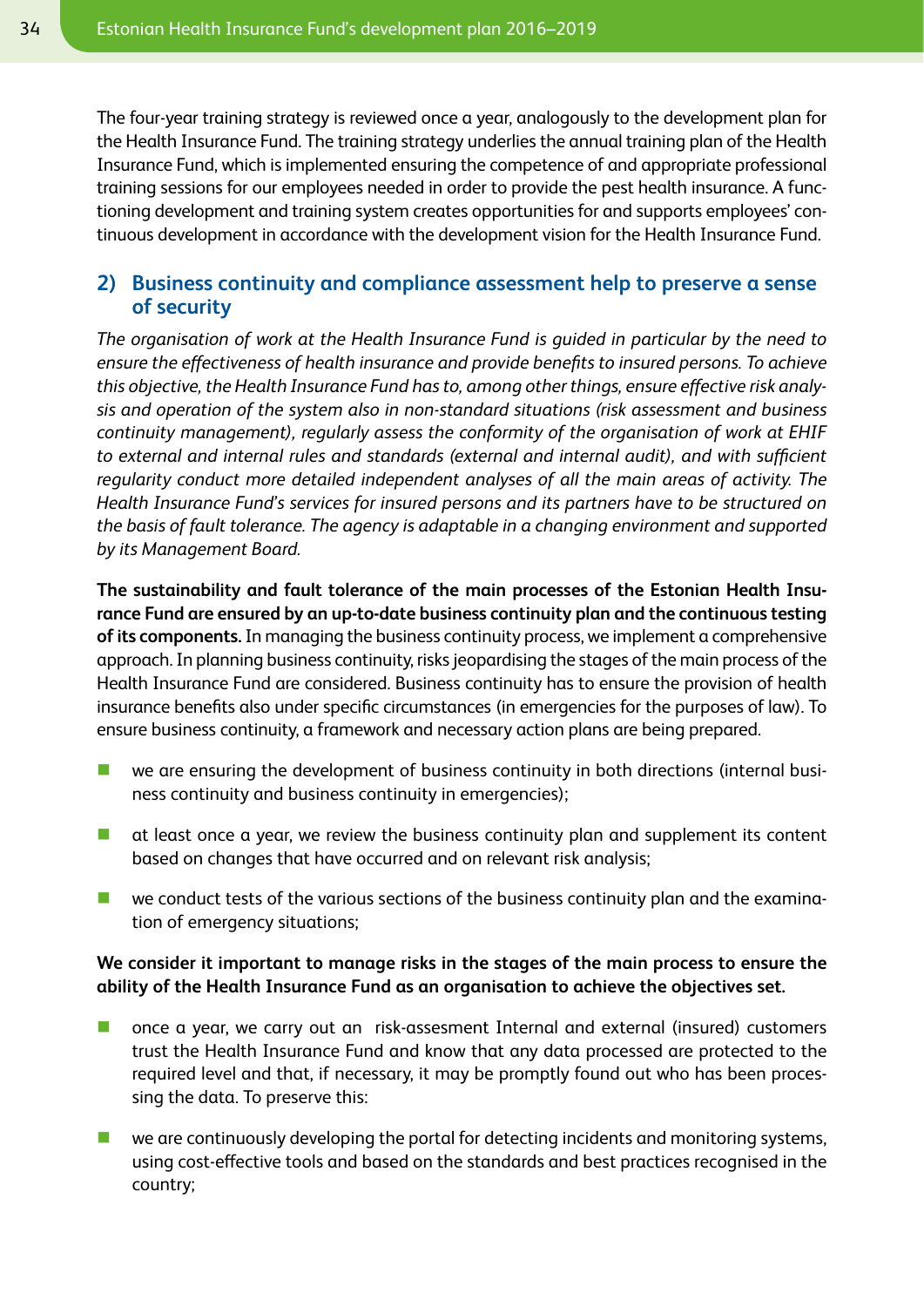$\blacksquare$  we regularly assess the effectiveness and efficiency of the process of the management of information security, using options for external audits, and consider any suggestions made in planning our activities.

### **To improve quality in the areas of business continuity and information security, it is very important to plan and combine options for external and internal audits.**

- we plan external audits on various topics over a term of three years based on significant risks jeopardising the achievement of the organisation's objectives;
- $\blacksquare$  in changing the processes of the Health Insurance Fund and implementing important projects, we utilise the options of independent auditors and external assessment.

**The Management Board of the Health Insurance Fund ensures the linking of the opinion provided on the internal audit action plan to the priorities under the development plan and the achievement of the main objectives of the Health Insurance Fund.**

# **3) The financial strength of the Health Insurance Fund is the prerequisite for the sustainability of health insurance**

*The Estonian Health Insurance Fund has to be the centre of excellence in the areas of financial planning and analysis for health care in the short, medium and long terms. Our financial strength consists in sufficient reserves, clear funding and competence.*

**To ensure the sustainability of a solidary health insurance system, the EHIF has to be sufficiently finances in the short, medium and long terms.** The objective is to ensure the stable funding of health insurance costs and the steady quality and availability of services also if revenue grows at a rate below expectations (economic downturn or ageing population).

**The purpose of the budget strategy covering the four upcoming years is to ensure the achievement of the objectives set out in the development plan by planning the activities needed for it.**

The budget strategy links the annual drafting of the Health Insurance Fund's budget to the longer-term targets and also considers the objectives in the Health Insurance Fund's development plan.

- $\blacksquare$  to ensure the sustainability of the health insurance system, the obligations of the EHIF, the health insurance component in the social tax and also other revenue sources have to be assessed; options for increasing the Health Insurance Fund's revenue and for raising additional funds for the health care system have to be analysed; and prospective solutions have to be submitted to the Supervisory Board for discussion in 2016;
- $\blacksquare$  it is necessary to calculate the levels of necessary reserves based on revenue and liabilities. Planning for reserve assets should be based on risk analysis in addition to statutory minimum rates;
- **n** annual assessment of demand in counties given the 4-year forecast for the development of health care services provides insured persons with an equal availability of treatment in accordance with the health insurance Act;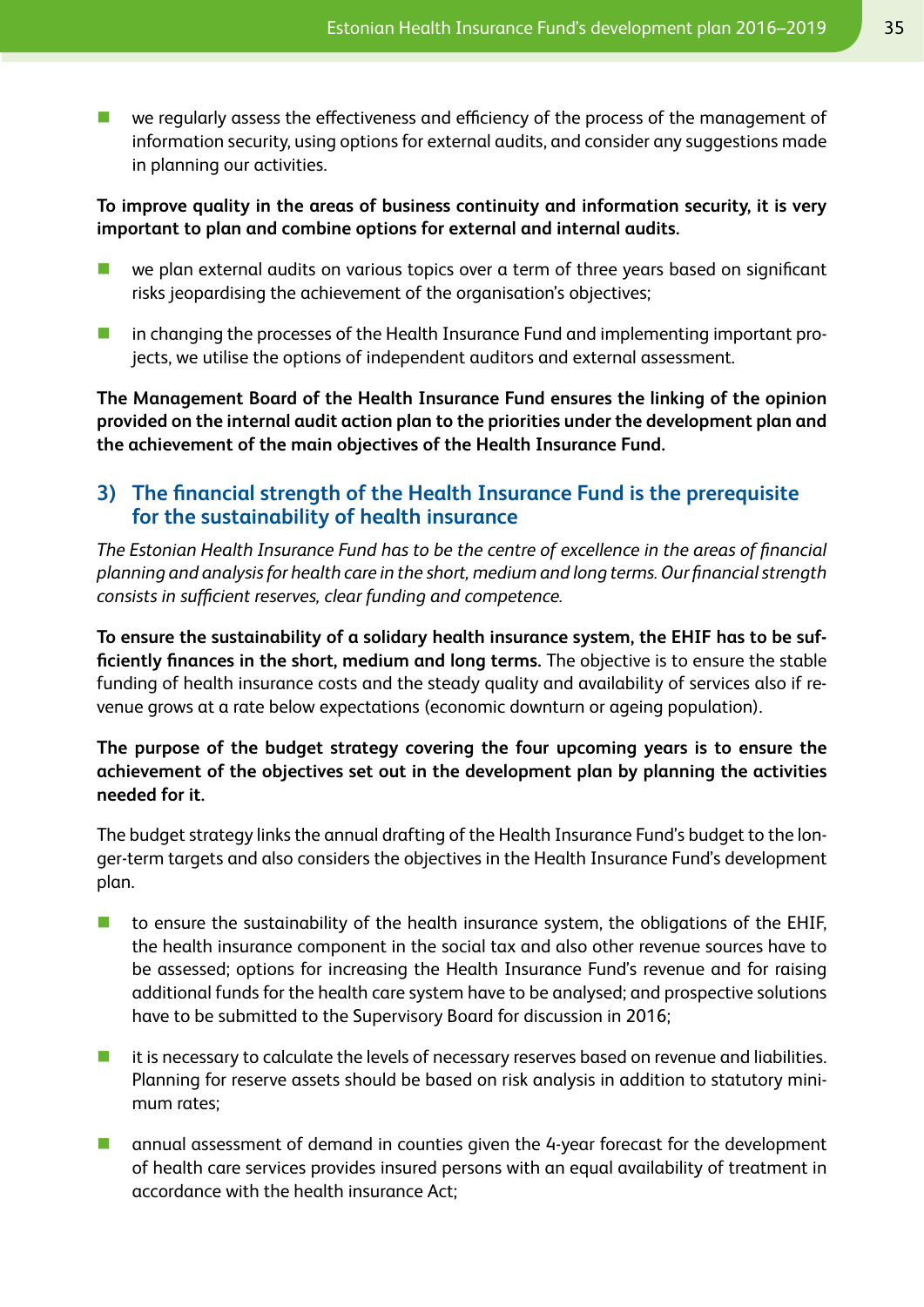$\blacksquare$  we are analysing options for the implementation of budgeting for specialised care services based on DRG.

**For ensuring financial strength, an important place is given to long-term planning that assesses the trends of revenue and liabilities and allows for various development scenarios in medicine, the economy and the population.**

- $\blacksquare$  the model for planning funding for health insurance, we annually assess the impact of various measures and trends on the long-term balance between health insurance revenue and costs;
- $\blacksquare$  the long-term financial strength of the Health Insurance Fund is determined by the increased life expectancy of insured persons, development of health care technology and, in particular, demand for health services, drugs and medical equipment. Accordingly, the main issue in relation to the financial strength of the Health Insurance Fund and the quality of the services provided by is ensuring the quality, effectiveness and availability of services; skilful implementation at the primary level; and also improving cooperation between various levels of medical care.
- $\blacksquare$  we are analysing the options for implementing the best practices for the assessment of future obligations;
- $\blacksquare$  the main objective for the medium-term strategy is to ensure the comprehensive and balanced development of national solidary health insurance, increase the stability of the budget process and ensure the more targeted and efficient utilisation of the funds of the Health Insurance Fund.

## **4) Organisation of work at the Health Insurance Fund contributes to the streamlining of processes**

*To meet the organisation's objectives, it is important to streamline the movement of information and the coordination of work. The structure has to be laid out, so that it enables the acceleration of work processes whilst ensuring a quality outcome. The process itself, however, is a set of activities that add value; accordingly, the task of the Health Insurance Fund as an organisation is to create or add value for its customers and partners. Through shaping the organisation, we also wish to influence the effectiveness of the organisation.*

**The Estonian Health Insurance Fund has created a quality management system that includes the organisation's structures, processes and resources needed for carrying out quality management.** For the purposes of a quality system, a single management, control and supervision system has been created to help to avoid excessive costs and save resources. The Health Insurance Fund will continue to apply the ISO 9001:2008 international quality management standard also going forward.

### **The external outcome of quality assurances is the trust of customers and cooperating partners.**

An internal outcome in quality assurance is conviction by the Management Board that the organisation is continuously monitoring customers' needs and that the structure of the organisation is prepared to cover these needs responsibly and at optimum cost.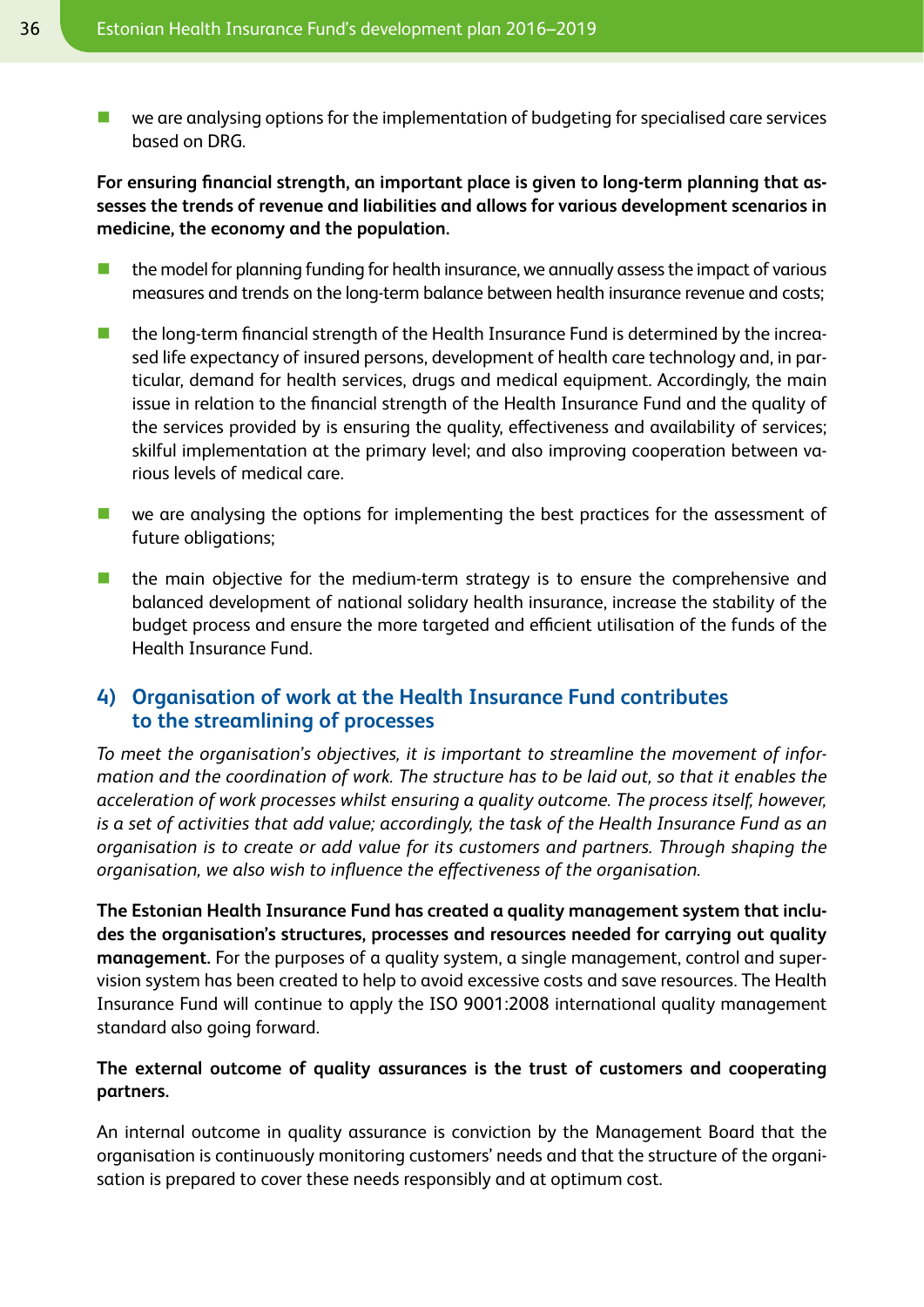- **n** in preparing the strategy and setting the objectives for the Health Insurance Fund, we consider it important to take a balanced approach to our customers and partners, the employees of the organisation and the interests of society overall;
- $\blacksquare$  we are quided by value-based thinking supported by a cost-based approach. Our position is that this approach to quality management should provide the best results for all the parties concerned over the longer term.

**Effective organisation of work** supports the achievement of objectives and affects the success of the functioning of the organisation. In cooperation with AS PricewaterhouseCoopers, we conducted an analysis of the structure in order to ascertain the optimum structure in order to achieve the objectives set for the Health Insurance Fund, accelerate processes and better manage information. The analysis completed by the auditing firm provided an overview of the appropriateness of the structure of the Health Insurance Fund and of the conformity of the employees' duties and formalised documents. Based on the results of the analysis, we are beginning to reform the structure of the Health Insurance Fund.

### **Responsibility among the departments of the Health Insurance Fund are determined in the course of the mapping of work processes, with the intention of increasing the intelligibility and transparency of activities.**

Processes are activities with defined beginnings and ends, inter-linked according to the logic of the activities of the Health Insurance Fund. The rationale of a process also reveals who does what when and how in order to achieve the desired outcome.

n we review and map in the stages of the main processes departments' activities and responsibilities; to ensure seamless work processes covered by responsibility, we clarify lines of authority among departments; if necessary, we consider developing matrix management.

## **Understanding and managing work processes is an important opportunity for the organisation to continue improving processes, ensuring internal reliability within the organisation and external reliability for customers and other interested parties:**

- n we are improving work processes to achieve high-level process execution, ensuring that decisions made the organisation are grounded in factual and reliable information related to the achieved and planned outcomes, the capabilities of processes and systems, and the needs and expectations of the parties;
- $\blacksquare$  in relation to the structural reform, we are beginning a review of processes, we are assessing the existing processes and the functioning thereof. We review and update all of the Health Insurance Fund's work processes and simplify their documentation.